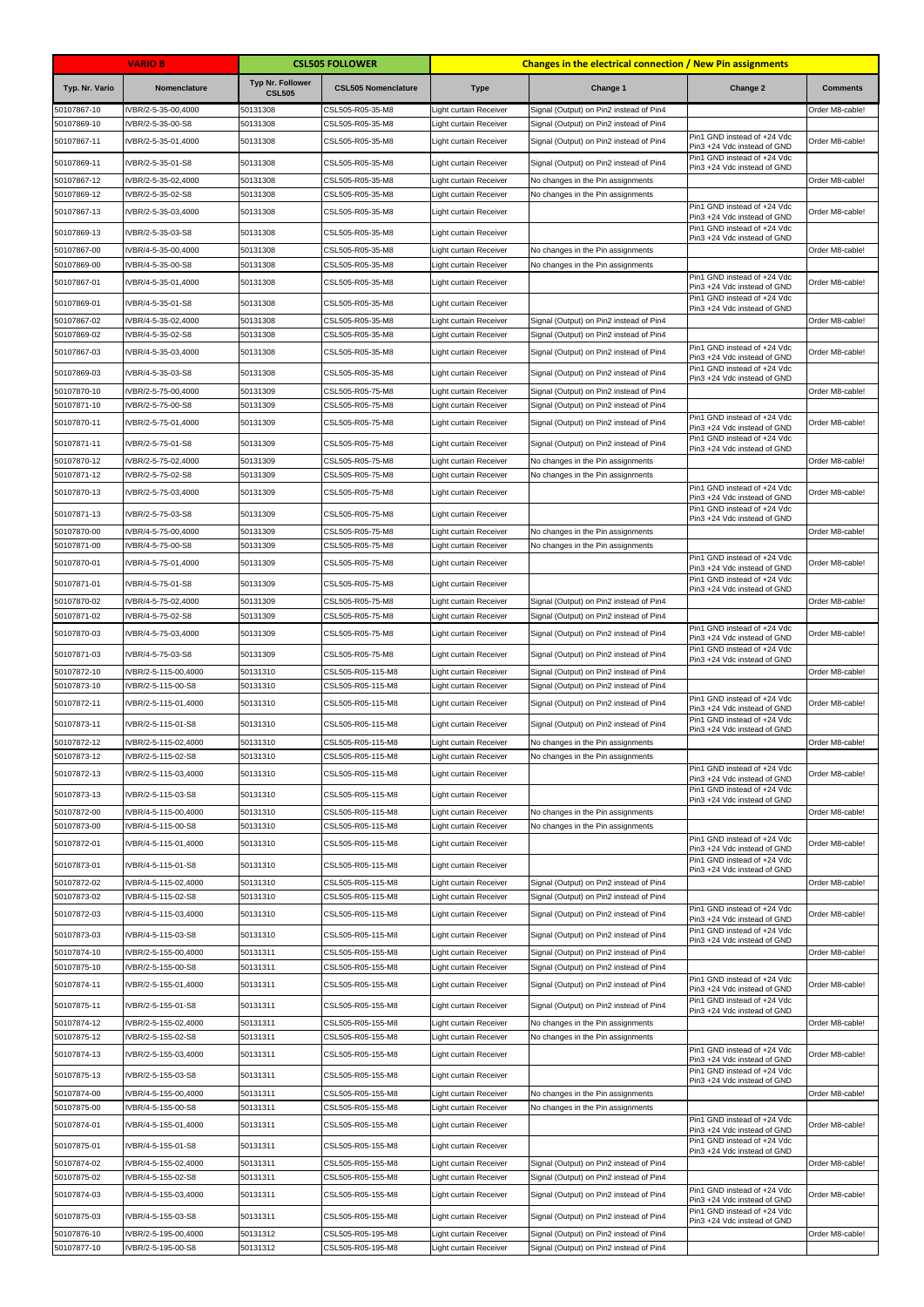|                            | <b>VARIO B</b>                             |                                          | <b>CSL505 FOLLOWER</b>                 |                                                         | <b>Changes in the electrical connection / New Pin assignments</b>                  |                                                            |                 |
|----------------------------|--------------------------------------------|------------------------------------------|----------------------------------------|---------------------------------------------------------|------------------------------------------------------------------------------------|------------------------------------------------------------|-----------------|
| Typ. Nr. Vario             | Nomenclature                               | <b>Typ Nr. Follower</b><br><b>CSL505</b> | <b>CSL505 Nomenclature</b>             | <b>Type</b>                                             | Change 1                                                                           | Change 2                                                   | <b>Comments</b> |
| 50107876-11                | VBR/2-5-195-01,4000                        | 50131312                                 | CSL505-R05-195-M8                      | Light curtain Receiver                                  | Signal (Output) on Pin2 instead of Pin4                                            | Pin1 GND instead of +24 Vdc<br>Pin3 +24 Vdc instead of GND | Order M8-cable! |
| 50107877-11                | IVBR/2-5-195-01-S8                         | 50131312                                 | CSL505-R05-195-M8                      | Light curtain Receiver                                  | Signal (Output) on Pin2 instead of Pin4                                            | Pin1 GND instead of +24 Vdc<br>Pin3 +24 Vdc instead of GND |                 |
| 50107876-12                | VBR/2-5-195-02,4000                        | 50131312                                 | CSL505-R05-195-M8                      | Light curtain Receiver                                  | No changes in the Pin assignments                                                  |                                                            | Order M8-cable! |
| 50107877-12                | VBR/2-5-195-02-S8                          | 50131312                                 | CSL505-R05-195-M8                      | Light curtain Receiver                                  | No changes in the Pin assignments                                                  | Pin1 GND instead of +24 Vdc                                |                 |
| 50107876-13                | VBR/2-5-195-03,4000                        | 50131312                                 | CSL505-R05-195-M8                      | Light curtain Receiver                                  |                                                                                    | Pin3 +24 Vdc instead of GND                                | Order M8-cable! |
| 50107877-13                | IVBR/2-5-195-03-S8                         | 50131312                                 | CSL505-R05-195-M8                      | Light curtain Receiver                                  |                                                                                    | Pin1 GND instead of +24 Vdc<br>Pin3 +24 Vdc instead of GND |                 |
| 50107876-00<br>50107877-00 | IVBR/4-5-195-00,4000<br>VBR/4-5-195-00-S8  | 50131312<br>50131312                     | CSL505-R05-195-M8<br>CSL505-R05-195-M8 | Light curtain Receiver<br>Light curtain Receiver        | No changes in the Pin assignments<br>No changes in the Pin assignments             |                                                            | Order M8-cable! |
| 50107876-01                | VBR/4-5-195-01,4000                        | 50131312                                 | CSL505-R05-195-M8                      | Light curtain Receiver                                  |                                                                                    | Pin1 GND instead of +24 Vdc                                | Order M8-cable! |
| 50107877-01                | IVBR/4-5-195-01-S8                         | 50131312                                 | CSL505-R05-195-M8                      | Light curtain Receiver                                  |                                                                                    | Pin3 +24 Vdc instead of GND<br>Pin1 GND instead of +24 Vdc |                 |
| 50107876-02                | IVBR/4-5-195-02,4000                       | 50131312                                 | CSL505-R05-195-M8                      | Light curtain Receiver                                  | Signal (Output) on Pin2 instead of Pin4                                            | Pin3 +24 Vdc instead of GND                                | Order M8-cable! |
| 50107877-02                | IVBR/4-5-195-02-S8                         | 50131312                                 | CSL505-R05-195-M8                      | Light curtain Receiver                                  | Signal (Output) on Pin2 instead of Pin4                                            |                                                            |                 |
| 50107876-03                | IVBR/4-5-195-03,4000                       | 50131312                                 | CSL505-R05-195-M8                      | Light curtain Receiver                                  | Signal (Output) on Pin2 instead of Pin4                                            | Pin1 GND instead of +24 Vdc<br>Pin3 +24 Vdc instead of GND | Order M8-cable! |
| 50107877-03                | IVBR/4-5-195-03-S8                         | 50131312                                 | CSL505-R05-195-M8                      | Light curtain Receiver                                  | Signal (Output) on Pin2 instead of Pin4                                            | Pin1 GND instead of +24 Vdc<br>Pin3 +24 Vdc instead of GND |                 |
| 50107878-10                | IVBR/2-5-235-00,4000                       | 50131313                                 | CSL505-R05-235-M8                      | Light curtain Receiver                                  | Signal (Output) on Pin2 instead of Pin4                                            |                                                            | Order M8-cable! |
| 50107879-10<br>50107878-11 | IVBR/2-5-235-00-S8<br>IVBR/2-5-235-01,4000 | 50131313<br>50131313                     | CSL505-R05-235-M8<br>CSL505-R05-235-M8 | Light curtain Receiver<br>Light curtain Receiver        | Signal (Output) on Pin2 instead of Pin4<br>Signal (Output) on Pin2 instead of Pin4 | Pin1 GND instead of +24 Vdc                                | Order M8-cable! |
|                            | IVBR/2-5-235-01-S8                         | 50131313                                 |                                        |                                                         |                                                                                    | Pin3 +24 Vdc instead of GND<br>Pin1 GND instead of +24 Vdc |                 |
| 50107879-11<br>50107878-12 | IVBR/2-5-235-02,4000                       | 50131313                                 | CSL505-R05-235-M8<br>CSL505-R05-235-M8 | Light curtain Receiver<br>Light curtain Receiver        | Signal (Output) on Pin2 instead of Pin4<br>No changes in the Pin assignments       | Pin3 +24 Vdc instead of GND                                | Order M8-cable! |
| 50107879-12                | IVBR/2-5-235-02-S8                         | 50131313                                 | CSL505-R05-235-M8                      | Light curtain Receiver                                  | No changes in the Pin assignments                                                  |                                                            |                 |
| 50107878-13                | IVBR/2-5-235-03,4000                       | 50131313                                 | CSL505-R05-235-M8                      | Light curtain Receiver                                  |                                                                                    | Pin1 GND instead of +24 Vdc<br>Pin3 +24 Vdc instead of GND | Order M8-cable! |
| 50107879-13                | IVBR/2-5-235-03-S8                         | 50131313                                 | CSL505-R05-235-M8                      | Light curtain Receiver                                  |                                                                                    | Pin1 GND instead of +24 Vdc<br>Pin3 +24 Vdc instead of GND |                 |
| 50107878-00                | VBR/4-5-235-00,4000                        | 50131313                                 | CSL505-R05-235-M8                      | Light curtain Receiver                                  | No changes in the Pin assignments                                                  |                                                            | Order M8-cable! |
| 50107879-00                | VBR/4-5-235-00-S8                          | 50131313                                 | CSL505-R05-235-M8                      | Light curtain Receiver                                  | No changes in the Pin assignments                                                  | Pin1 GND instead of +24 Vdc                                |                 |
| 50107878-01                | IVBR/4-5-235-01,4000                       | 50131313                                 | CSL505-R05-235-M8                      | Light curtain Receiver                                  |                                                                                    | Pin3 +24 Vdc instead of GND                                | Order M8-cable! |
| 50107879-01                | IVBR/4-5-235-01-S8                         | 50131313                                 | CSL505-R05-235-M8                      | Light curtain Receiver                                  |                                                                                    | Pin1 GND instead of +24 Vdc<br>Pin3 +24 Vdc instead of GND |                 |
| 50107878-02<br>50107879-02 | VBR/4-5-235-02,4000<br>VBR/4-5-235-02-S8   | 50131313<br>50131313                     | CSL505-R05-235-M8<br>CSL505-R05-235-M8 | Light curtain Receiver<br>Light curtain Receiver        | Signal (Output) on Pin2 instead of Pin4<br>Signal (Output) on Pin2 instead of Pin4 |                                                            | Order M8-cable! |
| 50107878-03                | IVBR/4-5-235-03,4000                       | 50131313                                 | CSL505-R05-235-M8                      | Light curtain Receiver                                  | Signal (Output) on Pin2 instead of Pin4                                            | Pin1 GND instead of +24 Vdc                                | Order M8-cable! |
| 50107879-03                | IVBR/4-5-235-03-S8                         | 50131313                                 | CSL505-R05-235-M8                      | Light curtain Receiver                                  | Signal (Output) on Pin2 instead of Pin4                                            | Pin3 +24 Vdc instead of GND<br>Pin1 GND instead of +24 Vdc |                 |
| 50107881-10                | IVBR/2-5-275-00,4000                       | 50131314                                 | CSL505-R05-275-M8                      | Light curtain Receiver                                  | Signal (Output) on Pin2 instead of Pin4                                            | Pin3 +24 Vdc instead of GND                                | Order M8-cable! |
| 50107882-10                | VBR/2-5-275-00-S8                          | 50131314                                 | CSL505-R05-275-M8                      | Light curtain Receiver                                  | Signal (Output) on Pin2 instead of Pin4                                            |                                                            |                 |
| 50107881-11                | IVBR/2-5-275-01,4000                       | 50131314                                 | CSL505-R05-275-M8                      | Light curtain Receiver                                  | Signal (Output) on Pin2 instead of Pin4                                            | Pin1 GND instead of +24 Vdc<br>Pin3 +24 Vdc instead of GND | Order M8-cable! |
| 50107882-11                | IVBR/2-5-275-01-S8                         | 50131314                                 | CSL505-R05-275-M8                      | Light curtain Receiver                                  | Signal (Output) on Pin2 instead of Pin4                                            | Pin1 GND instead of +24 Vdc<br>Pin3 +24 Vdc instead of GND |                 |
| 50107881-12                | VBR/2-5-275-02,4000                        | 50131314                                 | CSL505-R05-275-M8                      | Light curtain Receiver                                  | No changes in the Pin assignments                                                  |                                                            | Order M8-cable! |
| 50107882-12<br>50107881-13 | IVBR/2-5-275-02-S8<br>IVBR/2-5-275-03,4000 | 50131314<br>50131314                     | CSL505-R05-275-M8<br>CSL505-R05-275-M8 | Light curtain Receiver<br><b>Light curtain Receiver</b> | No changes in the Pin assignments                                                  | Pin1 GND instead of +24 Vdc                                | Order M8-cable! |
|                            |                                            |                                          |                                        |                                                         |                                                                                    | Pin3 +24 Vdc instead of GND<br>Pin1 GND instead of +24 Vdc |                 |
| 50107882-13<br>50107881-00 | IVBR/2-5-275-03-S8<br>VBR/4-5-275-00,4000  | 50131314<br>50131314                     | CSL505-R05-275-M8<br>CSL505-R05-275-M8 | Light curtain Receiver<br>Light curtain Receiver        | No changes in the Pin assignments                                                  | Pin3 +24 Vdc instead of GND                                | Order M8-cable! |
| 50107882-00                | IVBR/4-5-275-00-S8                         | 50131314                                 | CSL505-R05-275-M8                      | Light curtain Receiver                                  | No changes in the Pin assignments                                                  |                                                            |                 |
| 50107881-01                | IVBR/4-5-275-01,4000                       | 50131314                                 | CSL505-R05-275-M8                      | Light curtain Receiver                                  |                                                                                    | Pin1 GND instead of +24 Vdc<br>Pin3 +24 Vdc instead of GND | Order M8-cable! |
| 50107882-01                | IVBR/4-5-275-01-S8                         | 50131314                                 | CSL505-R05-275-M8                      | Light curtain Receiver                                  |                                                                                    | Pin1 GND instead of +24 Vdc<br>Pin3 +24 Vdc instead of GND |                 |
| 50107881-02                | IVBR/4-5-275-02,4000                       | 50131314                                 | CSL505-R05-275-M8                      | Light curtain Receiver                                  | Signal (Output) on Pin2 instead of Pin4                                            |                                                            | Order M8-cable! |
| 50107882-02                | VBR/4-5-275-02-S8                          | 50131314                                 | CSL505-R05-275-M8                      | Light curtain Receiver                                  | Signal (Output) on Pin2 instead of Pin4                                            | Pin1 GND instead of +24 Vdc                                |                 |
| 50107881-03                | IVBR/4-5-275-03,4000                       | 50131314                                 | CSL505-R05-275-M8                      | Light curtain Receiver                                  | Signal (Output) on Pin2 instead of Pin4                                            | Pin3 +24 Vdc instead of GND<br>Pin1 GND instead of +24 Vdc | Order M8-cable! |
| 50107882-03                | IVBR/4-5-275-03-S8                         | 50131314                                 | CSL505-R05-275-M8                      | Light curtain Receiver                                  | Signal (Output) on Pin2 instead of Pin4                                            | Pin3 +24 Vdc instead of GND                                |                 |
| 50107883-10<br>50107885-10 | VBR/2-5-315-00,4000<br>VBR/2-5-315-00-S8   | 50131315<br>50131315                     | CSL505-R05-315-M8<br>CSL505-R05-315-M8 | Light curtain Receiver<br>Light curtain Receiver        | Signal (Output) on Pin2 instead of Pin4<br>Signal (Output) on Pin2 instead of Pin4 |                                                            | Order M8-cable! |
| 50107883-11                | VBR/2-5-315-01,4000                        | 50131315                                 | CSL505-R05-315-M8                      | Light curtain Receiver                                  | Signal (Output) on Pin2 instead of Pin4                                            | Pin1 GND instead of +24 Vdc<br>Pin3 +24 Vdc instead of GND | Order M8-cable! |
| 50107885-11                | IVBR/2-5-315-01-S8                         | 50131315                                 | CSL505-R05-315-M8                      | Light curtain Receiver                                  | Signal (Output) on Pin2 instead of Pin4                                            | Pin1 GND instead of +24 Vdc                                |                 |
| 50107883-12                | VBR/2-5-315-02,4000                        | 50131315                                 | CSL505-R05-315-M8                      | Light curtain Receiver                                  | No changes in the Pin assignments                                                  | Pin3 +24 Vdc instead of GND                                | Order M8-cable! |
| 50107885-12                | VBR/2-5-315-02-S8                          | 50131315                                 | CSL505-R05-315-M8                      | Light curtain Receiver                                  | No changes in the Pin assignments                                                  |                                                            |                 |
| 50107883-13                | VBR/2-5-315-03,4000                        | 50131315                                 | CSL505-R05-315-M8                      | Light curtain Receiver                                  |                                                                                    | Pin1 GND instead of +24 Vdc<br>Pin3 +24 Vdc instead of GND | Order M8-cable! |
| 50107885-13                | IVBR/2-5-315-03-S8                         | 50131315                                 | CSL505-R05-315-M8                      | Light curtain Receiver                                  |                                                                                    | Pin1 GND instead of +24 Vdc<br>Pin3 +24 Vdc instead of GND |                 |
| 50107883-00<br>50107885-00 | IVBR/4-5-315-00,4000<br>IVBR/4-5-315-00-S8 | 50131315<br>50131315                     | CSL505-R05-315-M8<br>CSL505-R05-315-M8 | Light curtain Receiver<br>Light curtain Receiver        | No changes in the Pin assignments<br>No changes in the Pin assignments             |                                                            | Order M8-cable! |
| 50107883-01                | VBR/4-5-315-01,4000                        | 50131315                                 | CSL505-R05-315-M8                      | Light curtain Receiver                                  |                                                                                    | Pin1 GND instead of +24 Vdc                                | Order M8-cable! |
| 50107885-01                | IVBR/4-5-315-01-S8                         | 50131315                                 | CSL505-R05-315-M8                      | Light curtain Receiver                                  |                                                                                    | Pin3 +24 Vdc instead of GND<br>Pin1 GND instead of +24 Vdc |                 |
| 50107883-02                | IVBR/4-5-315-02,4000                       | 50131315                                 | CSL505-R05-315-M8                      | Light curtain Receiver                                  | Signal (Output) on Pin2 instead of Pin4                                            | Pin3 +24 Vdc instead of GND                                | Order M8-cable! |
| 50107885-02                | VBR/4-5-315-02-S8                          | 50131315                                 | CSL505-R05-315-M8                      | Light curtain Receiver                                  | Signal (Output) on Pin2 instead of Pin4                                            |                                                            |                 |
| 50107883-03                | IVBR/4-5-315-03,4000                       | 50131315                                 | CSL505-R05-315-M8                      | Light curtain Receiver                                  | Signal (Output) on Pin2 instead of Pin4                                            | Pin1 GND instead of +24 Vdc<br>Pin3 +24 Vdc instead of GND | Order M8-cable! |
| 50107885-03                | IVBR/4-5-315-03-S8                         | 50131315                                 | CSL505-R05-315-M8                      | Light curtain Receiver                                  | Signal (Output) on Pin2 instead of Pin4                                            | Pin1 GND instead of +24 Vdc<br>Pin3 +24 Vdc instead of GND |                 |
| 50107886-10                | IVBR/2-12.5-88-00,4000                     | 50131318                                 | CSL505-R12.5-88-M8                     | Light curtain Receiver                                  | Signal (Output) on Pin2 instead of Pin4                                            |                                                            | Order M8-cable! |
| 50107888-10                | IVBR/2-12.5-88-00-S8                       | 50131318                                 | CSL505-R12.5-88-M8                     | Light curtain Receiver                                  | Signal (Output) on Pin2 instead of Pin4                                            | Pin1 GND instead of +24 Vdc                                |                 |
| 50107886-11                | IVBR/2-12.5-88-01,4000                     | 50131318                                 | CSL505-R12.5-88-M8                     | Light curtain Receiver                                  | Signal (Output) on Pin2 instead of Pin4                                            | Pin3 +24 Vdc instead of GND<br>Pin1 GND instead of +24 Vdc | Order M8-cable! |
| 50107888-11                | IVBR/2-12.5-88-01-S8                       | 50131318                                 | CSL505-R12.5-88-M8                     | Light curtain Receiver                                  | Signal (Output) on Pin2 instead of Pin4                                            | Pin3 +24 Vdc instead of GND                                |                 |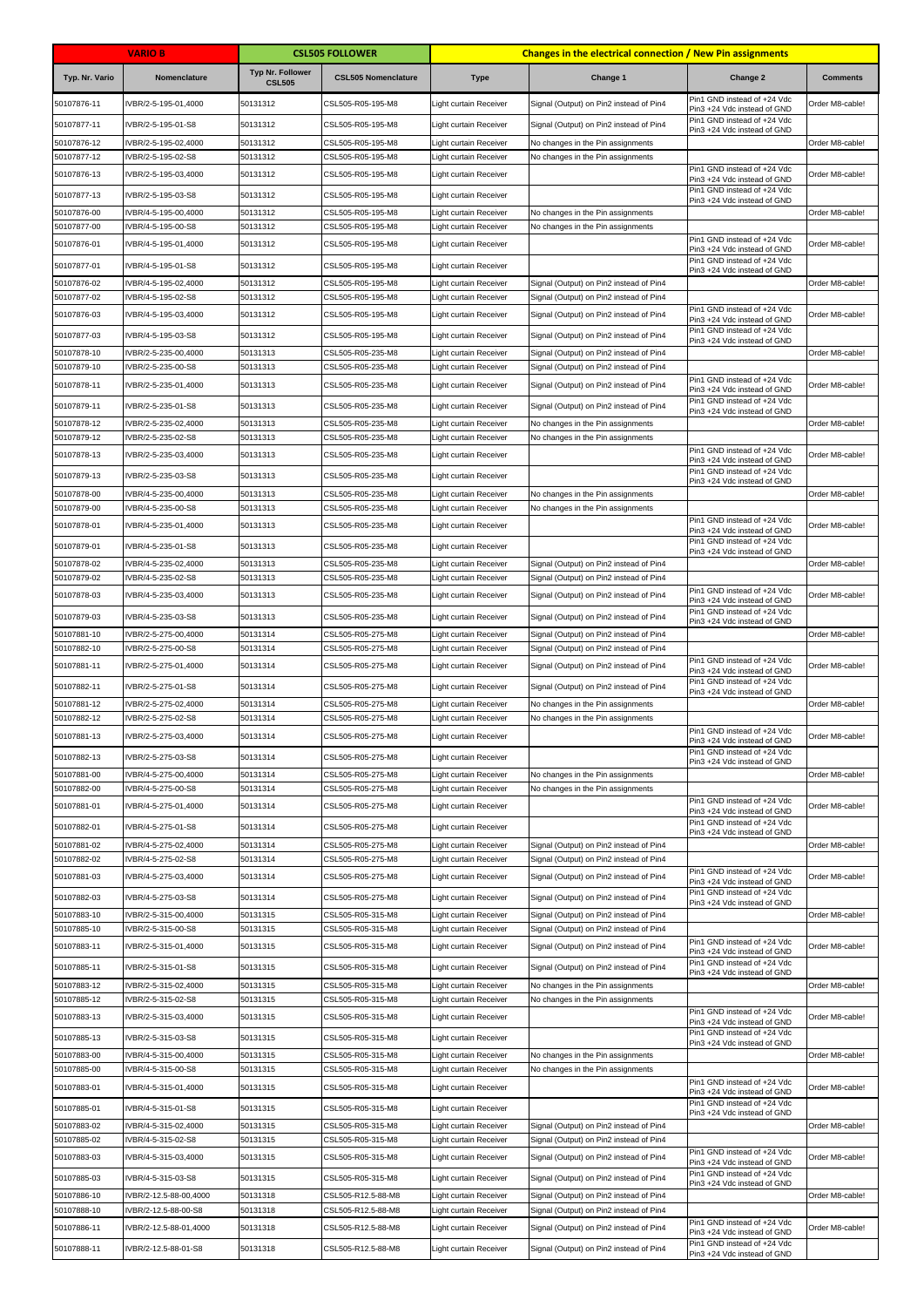|                            | <b>VARIO B</b>                                   |                                          | <b>CSL505 FOLLOWER</b>                     |                                                  | <b>Changes in the electrical connection / New Pin assignments</b>                  |                                                            |                 |
|----------------------------|--------------------------------------------------|------------------------------------------|--------------------------------------------|--------------------------------------------------|------------------------------------------------------------------------------------|------------------------------------------------------------|-----------------|
| Typ. Nr. Vario             | Nomenclature                                     | <b>Typ Nr. Follower</b><br><b>CSL505</b> | <b>CSL505 Nomenclature</b>                 | <b>Type</b>                                      | Change 1                                                                           | Change 2                                                   | <b>Comments</b> |
| 50107886-12                | IVBR/2-12.5-88-02,4000                           | 50131318                                 | CSL505-R12.5-88-M8                         | Light curtain Receiver                           | No changes in the Pin assignments                                                  |                                                            | Order M8-cable! |
| 50107888-12                | VBR/2-12.5-88-02-S8                              | 50131318                                 | CSL505-R12.5-88-M8                         | Light curtain Receiver                           | No changes in the Pin assignments                                                  | Pin1 GND instead of +24 Vdc                                | Order M8-cable! |
| 50107886-13                | IVBR/2-12.5-88-03,4000                           | 50131318                                 | CSL505-R12.5-88-M8                         | Light curtain Receiver                           |                                                                                    | Pin3 +24 Vdc instead of GND<br>Pin1 GND instead of +24 Vdc |                 |
| 50107888-13                | IVBR/2-12.5-88-03-S8                             | 50131318                                 | CSL505-R12.5-88-M8                         | Light curtain Receiver                           |                                                                                    | Pin3 +24 Vdc instead of GND                                |                 |
| 50107886-00<br>50107888-00 | IVBR/4-12.5-88-00,4000<br>IVBR/4-12.5-88-00-S8   | 50131318<br>50131318                     | CSL505-R12.5-88-M8<br>CSL505-R12.5-88-M8   | Light curtain Receiver<br>Light curtain Receiver | No changes in the Pin assignments<br>No changes in the Pin assignments             |                                                            | Order M8-cable! |
| 50107886-01                | IVBR/4-12.5-88-01,4000                           | 50131318                                 | CSL505-R12.5-88-M8                         | Light curtain Receiver                           |                                                                                    | Pin1 GND instead of +24 Vdc<br>Pin3 +24 Vdc instead of GND | Order M8-cable! |
| 50107888-01                | IVBR/4-12.5-88-01-S8                             | 50131318                                 | CSL505-R12.5-88-M8                         | Light curtain Receiver                           |                                                                                    | Pin1 GND instead of +24 Vdc                                |                 |
| 50107886-02                | IVBR/4-12.5-88-02,4000                           | 50131318                                 | CSL505-R12.5-88-M8                         | Light curtain Receiver                           | Signal (Output) on Pin2 instead of Pin4                                            | Pin3 +24 Vdc instead of GND                                | Order M8-cable! |
| 50107888-02                | VBR/4-12.5-88-02-S8                              | 50131318                                 | CSL505-R12.5-88-M8                         | Light curtain Receiver                           | Signal (Output) on Pin2 instead of Pin4                                            |                                                            |                 |
| 50107886-03                | IVBR/4-12.5-88-03,4000                           | 50131318                                 | CSL505-R12.5-88-M8                         | Light curtain Receiver                           | Signal (Output) on Pin2 instead of Pin4                                            | Pin1 GND instead of +24 Vdc<br>Pin3 +24 Vdc instead of GND | Order M8-cable! |
| 50107888-03                | IVBR/4-12.5-88-03-S8                             | 50131318                                 | CSL505-R12.5-88-M8                         | Light curtain Receiver                           | Signal (Output) on Pin2 instead of Pin4                                            | Pin1 GND instead of +24 Vdc<br>Pin3 +24 Vdc instead of GND |                 |
| 50107892-10                | IVBR/2-12.5-188-00,4000                          | 50131319                                 | CSL505-R12.5-188-M8                        | Light curtain Receiver                           | Signal (Output) on Pin2 instead of Pin4                                            |                                                            | Order M8-cable! |
| 50107893-10                | IVBR/2-12.5-188-00-S8                            | 50131319                                 | CSL505-R12.5-188-M8                        | Light curtain Receiver                           | Signal (Output) on Pin2 instead of Pin4                                            | Pin1 GND instead of +24 Vdc                                |                 |
| 50107892-11                | IVBR/2-12.5-188-01,4000                          | 50131319                                 | CSL505-R12.5-188-M8                        | Light curtain Receiver                           | Signal (Output) on Pin2 instead of Pin4                                            | Pin3 +24 Vdc instead of GND<br>Pin1 GND instead of +24 Vdc | Order M8-cable! |
| 50107893-11                | IVBR/2-12.5-188-01-S8                            | 50131319                                 | CSL505-R12.5-188-M8                        | Light curtain Receiver                           | Signal (Output) on Pin2 instead of Pin4                                            | Pin3 +24 Vdc instead of GND                                |                 |
| 50107892-12<br>50107893-12 | IVBR/2-12.5-188-02,4000<br>VBR/2-12.5-188-02-S8  | 50131319<br>50131319                     | CSL505-R12.5-188-M8<br>CSL505-R12.5-188-M8 | Light curtain Receiver<br>Light curtain Receiver | No changes in the Pin assignments<br>No changes in the Pin assignments             |                                                            | Order M8-cable! |
| 50107892-13                | IVBR/2-12.5-188-03,4000                          | 50131319                                 | CSL505-R12.5-188-M8                        | Light curtain Receiver                           |                                                                                    | Pin1 GND instead of +24 Vdc<br>Pin3 +24 Vdc instead of GND | Order M8-cable! |
| 50107893-13                | IVBR/2-12.5-188-03-S8                            | 50131319                                 | CSL505-R12.5-188-M8                        | Light curtain Receiver                           |                                                                                    | Pin1 GND instead of +24 Vdc                                |                 |
| 50107892-00                | IVBR/4-12.5-188-00,4000                          | 50131319                                 | CSL505-R12.5-188-M8                        | Light curtain Receiver                           | No changes in the Pin assignments                                                  | Pin3 +24 Vdc instead of GND                                | Order M8-cable! |
| 50107893-00                | IVBR/4-12.5-188-00-S8                            | 50131319                                 | CSL505-R12.5-188-M8                        | Light curtain Receiver                           | No changes in the Pin assignments                                                  |                                                            |                 |
| 50107892-01                | IVBR/4-12.5-188-01,4000                          | 50131319                                 | CSL505-R12.5-188-M8                        | Light curtain Receiver                           |                                                                                    | Pin1 GND instead of +24 Vdc<br>Pin3 +24 Vdc instead of GND | Order M8-cable! |
| 50107893-01                | IVBR/4-12.5-188-01-S8                            | 50131319                                 | CSL505-R12.5-188-M8                        | Light curtain Receiver                           |                                                                                    | Pin1 GND instead of +24 Vdc<br>Pin3 +24 Vdc instead of GND |                 |
| 50107892-02                | IVBR/4-12.5-188-02,4000                          | 50131319                                 | CSL505-R12.5-188-M8                        | Light curtain Receiver                           | Signal (Output) on Pin2 instead of Pin4                                            |                                                            | Order M8-cable! |
| 50107893-02                | IVBR/4-12.5-188-02-S8                            | 50131319                                 | CSL505-R12.5-188-M8                        | Light curtain Receiver                           | Signal (Output) on Pin2 instead of Pin4                                            | Pin1 GND instead of +24 Vdc                                |                 |
| 50107892-03                | IVBR/4-12.5-188-03,4000                          | 50131319                                 | CSL505-R12.5-188-M8                        | Light curtain Receiver                           | Signal (Output) on Pin2 instead of Pin4                                            | Pin3 +24 Vdc instead of GND                                | Order M8-cable! |
| 50107893-03                | IVBR/4-12.5-188-03-S8                            | 50131319                                 | CSL505-R12.5-188-M8                        | Light curtain Receiver                           | Signal (Output) on Pin2 instead of Pin4                                            | Pin1 GND instead of +24 Vdc<br>Pin3 +24 Vdc instead of GND |                 |
| 50107894-10<br>50107898-10 | VBR/2-12.5-288-00,4000                           | 50131321<br>50131321                     | CSL505-R12.5-288-M8                        | Light curtain Receiver                           | Signal (Output) on Pin2 instead of Pin4<br>Signal (Output) on Pin2 instead of Pin4 |                                                            | Order M8-cable! |
| 50107894-11                | VBR/2-12.5-288-00-S8<br>IVBR/2-12.5-288-01,4000  | 50131321                                 | CSL505-R12.5-288-M8<br>CSL505-R12.5-288-M8 | Light curtain Receiver<br>Light curtain Receiver | Signal (Output) on Pin2 instead of Pin4                                            | Pin1 GND instead of +24 Vdc                                | Order M8-cable! |
|                            | IVBR/2-12.5-288-01-S8                            | 50131321                                 |                                            | Light curtain Receiver                           |                                                                                    | Pin3 +24 Vdc instead of GND<br>Pin1 GND instead of +24 Vdc |                 |
| 50107898-11<br>50107894-12 | IVBR/2-12.5-288-02,4000                          | 50131321                                 | CSL505-R12.5-288-M8<br>CSL505-R12.5-288-M8 | Light curtain Receiver                           | Signal (Output) on Pin2 instead of Pin4<br>No changes in the Pin assignments       | Pin3 +24 Vdc instead of GND                                | Order M8-cable! |
| 50107898-12                | VBR/2-12.5-288-02-S8                             | 50131321                                 | CSL505-R12.5-288-M8                        | Light curtain Receiver                           | No changes in the Pin assignments                                                  |                                                            |                 |
| 50107894-13                | IVBR/2-12.5-288-03,4000                          | 50131321                                 | CSL505-R12.5-288-M8                        | Light curtain Receiver                           |                                                                                    | Pin1 GND instead of +24 Vdc<br>Pin3 +24 Vdc instead of GND | Order M8-cable! |
| 50107898-13                | IVBR/2-12.5-288-03-S8                            | 50131321                                 | CSL505-R12.5-288-M8                        | Light curtain Receiver                           |                                                                                    | Pin1 GND instead of +24 Vdc<br>Pin3 +24 Vdc instead of GND |                 |
| 50107894-00                | IVBR/4-12.5-288-00,4000                          | 50131321                                 | CSL505-R12.5-288-M8                        | Light curtain Receiver                           | No changes in the Pin assignments                                                  |                                                            | Order M8-cable! |
| 50107898-00                | IVBR/4-12.5-288-00-S8                            | 50131321                                 | CSL505-R12.5-288-M8                        | Light curtain Receiver                           | No changes in the Pin assignments                                                  | Pin1 GND instead of +24 Vdc                                |                 |
| 50107894-01                | IVBR/4-12.5-288-01,4000                          | 50131321                                 | CSL505-R12.5-288-M8                        | Light curtain Receiver                           |                                                                                    | Pin3 +24 Vdc instead of GND                                | Order M8-cable! |
| 50107898-01                | IVBR/4-12.5-288-01-S8                            | 50131321                                 | CSL505-R12.5-288-M8                        | Light curtain Receiver                           |                                                                                    | Pin1 GND instead of +24 Vdc<br>Pin3 +24 Vdc instead of GND |                 |
| 50107894-02                | IVBR/4-12.5-288-02,4000                          | 50131321                                 | CSL505-R12.5-288-M8                        | Light curtain Receiver                           | Signal (Output) on Pin2 instead of Pin4                                            |                                                            | Order M8-cable! |
| 50107898-02<br>50107894-03 | IVBR/4-12.5-288-02-S8<br>IVBR/4-12.5-288-03,4000 | 50131321<br>50131321                     | CSL505-R12.5-288-M8<br>CSL505-R12.5-288-M8 | Light curtain Receiver<br>Light curtain Receiver | Signal (Output) on Pin2 instead of Pin4<br>Signal (Output) on Pin2 instead of Pin4 | Pin1 GND instead of +24 Vdc                                | Order M8-cable! |
|                            |                                                  |                                          |                                            |                                                  |                                                                                    | Pin3 +24 Vdc instead of GND<br>Pin1 GND instead of +24 Vdc |                 |
| 50107898-03<br>50107899-10 | IVBR/4-12.5-288-03-S8<br>IVBR/2-12.5-388-00,4000 | 50131321<br>50131322                     | CSL505-R12.5-288-M8<br>CSL505-R12.5-388-M8 | Light curtain Receiver<br>Light curtain Receiver | Signal (Output) on Pin2 instead of Pin4<br>Signal (Output) on Pin2 instead of Pin4 | Pin3 +24 Vdc instead of GND                                | Order M8-cable! |
| 50107900-10                | IVBR/2-12.5-388-00-S8                            | 50131322                                 | CSL505-R12.5-388-M8                        | Light curtain Receiver                           | Signal (Output) on Pin2 instead of Pin4                                            |                                                            |                 |
| 50107899-11                | IVBR/2-12.5-388-01,4000                          | 50131322                                 | CSL505-R12.5-388-M8                        | Light curtain Receiver                           | Signal (Output) on Pin2 instead of Pin4                                            | Pin1 GND instead of +24 Vdc<br>Pin3 +24 Vdc instead of GND | Order M8-cable! |
| 50107900-11                | IVBR/2-12.5-388-01-S8                            | 50131322                                 | CSL505-R12.5-388-M8                        | Light curtain Receiver                           | Signal (Output) on Pin2 instead of Pin4                                            | Pin1 GND instead of +24 Vdc<br>Pin3 +24 Vdc instead of GND |                 |
| 50107899-12                | IVBR/2-12.5-388-02,4000                          | 50131322                                 | CSL505-R12.5-388-M8                        | Light curtain Receiver                           | No changes in the Pin assignments                                                  |                                                            | Order M8-cable! |
| 50107900-12                | IVBR/2-12.5-388-02-S8                            | 50131322                                 | CSL505-R12.5-388-M8                        | Light curtain Receiver                           | No changes in the Pin assignments                                                  |                                                            |                 |
| 50107899-13                | IVBR/2-12.5-388-03,4000                          | 50131322                                 | CSL505-R12.5-388-M8                        | Light curtain Receiver                           |                                                                                    | Pin1 GND instead of +24 Vdc<br>Pin3 +24 Vdc instead of GND | Order M8-cable! |
| 50107900-13                | IVBR/2-12.5-388-03-S8                            | 50131322                                 | CSL505-R12.5-388-M8                        | Light curtain Receiver                           |                                                                                    | Pin1 GND instead of +24 Vdc<br>Pin3 +24 Vdc instead of GND |                 |
| 50107899-00                | IVBR/4-12.5-388-00,4000                          | 50131322                                 | CSL505-R12.5-388-M8                        | Light curtain Receiver                           | No changes in the Pin assignments                                                  |                                                            | Order M8-cable! |
| 50107900-00<br>50107899-01 | IVBR/4-12.5-388-00-S8                            | 50131322<br>50131322                     | CSL505-R12.5-388-M8                        | Light curtain Receiver                           | No changes in the Pin assignments                                                  | Pin1 GND instead of +24 Vdc                                | Order M8-cable! |
|                            | IVBR/4-12.5-388-01,4000                          |                                          | CSL505-R12.5-388-M8                        | Light curtain Receiver                           |                                                                                    | Pin3 +24 Vdc instead of GND<br>Pin1 GND instead of +24 Vdc |                 |
| 50107900-01                | IVBR/4-12.5-388-01-S8                            | 50131322                                 | CSL505-R12.5-388-M8                        | Light curtain Receiver                           |                                                                                    | Pin3 +24 Vdc instead of GND                                |                 |
| 50107899-02<br>50107900-02 | IVBR/4-12.5-388-02,4000<br>IVBR/4-12.5-388-02-S8 | 50131322<br>50131322                     | CSL505-R12.5-388-M8<br>CSL505-R12.5-388-M8 | Light curtain Receiver<br>Light curtain Receiver | Signal (Output) on Pin2 instead of Pin4<br>Signal (Output) on Pin2 instead of Pin4 |                                                            | Order M8-cable! |
| 50107899-03                | IVBR/4-12.5-388-03,4000                          | 50131322                                 | CSL505-R12.5-388-M8                        | Light curtain Receiver                           | Signal (Output) on Pin2 instead of Pin4                                            | Pin1 GND instead of +24 Vdc                                | Order M8-cable! |
| 50107900-03                | IVBR/4-12.5-388-03-S8                            | 50131322                                 | CSL505-R12.5-388-M8                        | Light curtain Receiver                           | Signal (Output) on Pin2 instead of Pin4                                            | Pin3 +24 Vdc instead of GND<br>Pin1 GND instead of +24 Vdc |                 |
| 50107901-10                | IVBR/2-12.5-488-00,4000                          | 50131323                                 | CSL505-R12.5-488-M8                        | Light curtain Receiver                           | Signal (Output) on Pin2 instead of Pin4                                            | Pin3 +24 Vdc instead of GND                                | Order M8-cable! |
| 50107902-10                | VBR/2-12.5-488-00-S8                             | 50131323                                 | CSL505-R12.5-488-M8                        | Light curtain Receiver                           | Signal (Output) on Pin2 instead of Pin4                                            |                                                            |                 |
| 50107901-11                | IVBR/2-12.5-488-01,4000                          | 50131323                                 | CSL505-R12.5-488-M8                        | Light curtain Receiver                           | Signal (Output) on Pin2 instead of Pin4                                            | Pin1 GND instead of +24 Vdc<br>Pin3 +24 Vdc instead of GND | Order M8-cable! |
| 50107902-11                | IVBR/2-12.5-488-01-S8                            | 50131323                                 | CSL505-R12.5-488-M8                        | Light curtain Receiver                           | Signal (Output) on Pin2 instead of Pin4                                            | Pin1 GND instead of +24 Vdc<br>Pin3 +24 Vdc instead of GND |                 |
| 50107901-12                | IVBR/2-12.5-488-02,4000                          | 50131323                                 | CSL505-R12.5-488-M8                        | Light curtain Receiver                           | No changes in the Pin assignments                                                  |                                                            | Order M8-cable! |
| 50107902-12                | IVBR/2-12.5-488-02-S8                            | 50131323                                 | CSL505-R12.5-488-M8                        | Light curtain Receiver                           | No changes in the Pin assignments                                                  |                                                            |                 |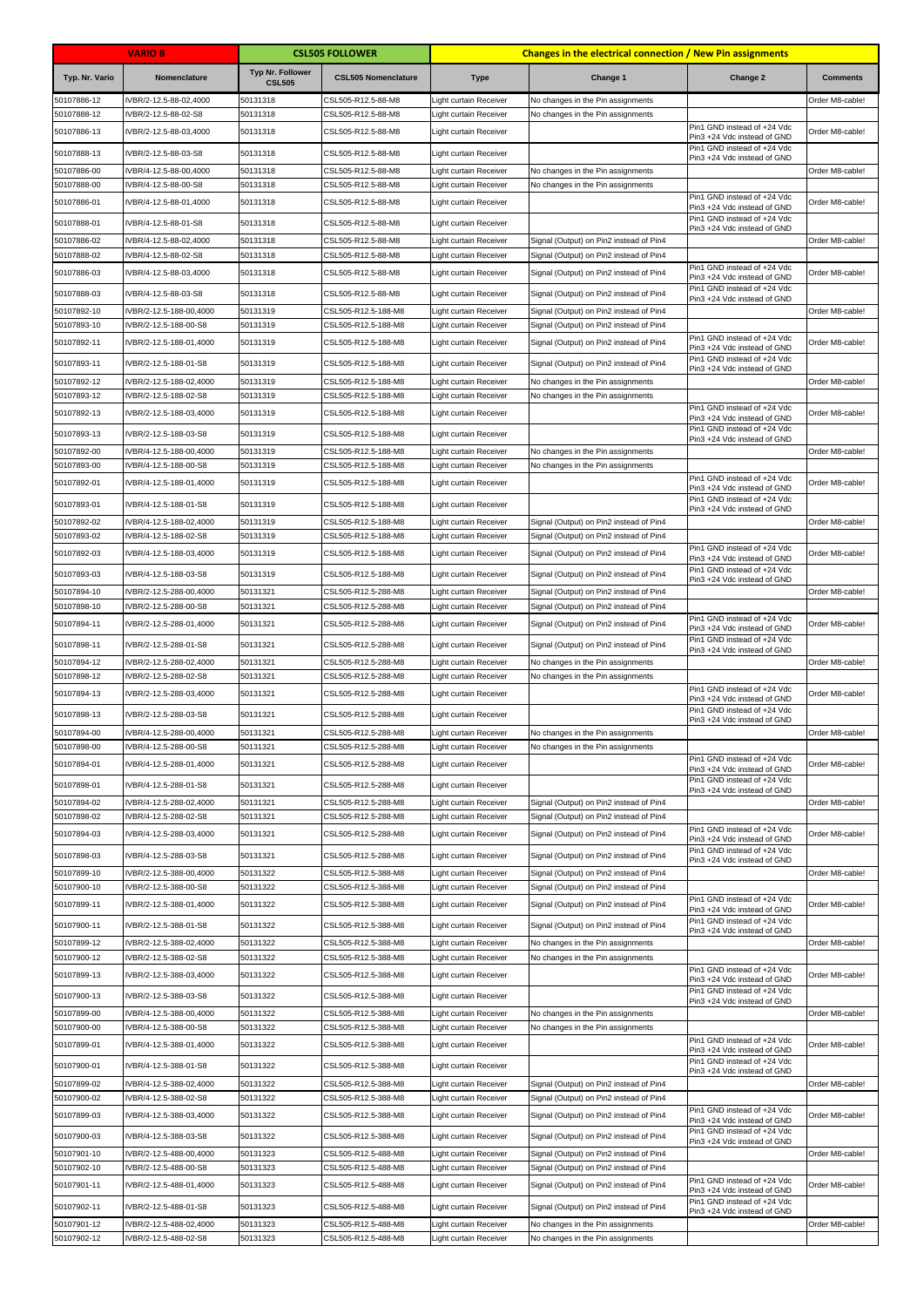|                            | <b>VARIO B</b>                                   |                                          | <b>CSL505 FOLLOWER</b>                     |                                                  | <b>Changes in the electrical connection / New Pin assignments</b>                  |                                                            |                 |
|----------------------------|--------------------------------------------------|------------------------------------------|--------------------------------------------|--------------------------------------------------|------------------------------------------------------------------------------------|------------------------------------------------------------|-----------------|
| Typ. Nr. Vario             | Nomenclature                                     | <b>Typ Nr. Follower</b><br><b>CSL505</b> | <b>CSL505 Nomenclature</b>                 | <b>Type</b>                                      | Change 1                                                                           | Change 2                                                   | <b>Comments</b> |
| 50107901-13                | IVBR/2-12.5-488-03,4000                          | 50131323                                 | CSL505-R12.5-488-M8                        | Light curtain Receiver                           |                                                                                    | Pin1 GND instead of +24 Vdc<br>Pin3 +24 Vdc instead of GND | Order M8-cable! |
| 50107902-13                | IVBR/2-12.5-488-03-S8                            | 50131323                                 | CSL505-R12.5-488-M8                        | Light curtain Receiver                           |                                                                                    | Pin1 GND instead of +24 Vdc<br>Pin3 +24 Vdc instead of GND |                 |
| 50107714                   | IVBR/4-12.5-460-00.4000                          | 50131323                                 | CSL505-R12.5-488-M8                        | Light curtain Receiver                           | No changes in the Pin assignments                                                  |                                                            | Order M8-cable! |
| 50107901-00<br>50107902-00 | IVBR/4-12.5-488-00,4000<br>IVBR/4-12.5-488-00-S8 | 50131323<br>50131323                     | CSL505-R12.5-488-M8<br>CSL505-R12.5-488-M8 | Light curtain Receiver<br>Light curtain Receiver | No changes in the Pin assignments                                                  |                                                            | Order M8-cable! |
| 50107901-01                | IVBR/4-12.5-488-01,4000                          | 50131323                                 | CSL505-R12.5-488-M8                        | ight curtain Receiver                            | No changes in the Pin assignments                                                  | Pin1 GND instead of +24 Vdc                                | Order M8-cable! |
|                            |                                                  |                                          |                                            |                                                  |                                                                                    | Pin3 +24 Vdc instead of GND<br>Pin1 GND instead of +24 Vdc |                 |
| 50107902-01                | IVBR/4-12.5-488-01-S8                            | 50131323                                 | CSL505-R12.5-488-M8                        | Light curtain Receiver                           |                                                                                    | Pin3 +24 Vdc instead of GND                                |                 |
| 50107901-02<br>50107902-02 | IVBR/4-12.5-488-02,4000<br>VBR/4-12.5-488-02-S8  | 50131323<br>50131323                     | CSL505-R12.5-488-M8<br>CSL505-R12.5-488-M8 | Light curtain Receiver<br>Light curtain Receiver | Signal (Output) on Pin2 instead of Pin4<br>Signal (Output) on Pin2 instead of Pin4 |                                                            | Order M8-cable! |
| 50107901-03                | IVBR/4-12.5-488-03,4000                          | 50131323                                 | CSL505-R12.5-488-M8                        | Light curtain Receiver                           | Signal (Output) on Pin2 instead of Pin4                                            | Pin1 GND instead of +24 Vdc<br>Pin3 +24 Vdc instead of GND | Order M8-cable! |
| 50107902-03                | IVBR/4-12.5-488-03-S8                            | 50131323                                 | CSL505-R12.5-488-M8                        | Light curtain Receiver                           | Signal (Output) on Pin2 instead of Pin4                                            | Pin1 GND instead of +24 Vdc<br>Pin3 +24 Vdc instead of GND |                 |
| 50107904-10                | VBR/2-12.5-588-00,4000                           | 50131324                                 | CSL505-R12.5-588-M8                        | Light curtain Receiver                           | Signal (Output) on Pin2 instead of Pin4                                            |                                                            | Order M8-cable! |
| 50107905-10                | VBR/2-12.5-588-00-S8                             | 50131324                                 | CSL505-R12.5-588-M8                        | ight curtain Receiver                            | Signal (Output) on Pin2 instead of Pin4                                            | Pin1 GND instead of +24 Vdc                                |                 |
| 50107904-11                | IVBR/2-12.5-588-01,4000                          | 50131324                                 | CSL505-R12.5-588-M8                        | Light curtain Receiver                           | Signal (Output) on Pin2 instead of Pin4                                            | Pin3 +24 Vdc instead of GND<br>Pin1 GND instead of +24 Vdc | Order M8-cable! |
| 50107905-11                | IVBR/2-12.5-588-01-S8                            | 50131324                                 | CSL505-R12.5-588-M8                        | Light curtain Receiver                           | Signal (Output) on Pin2 instead of Pin4                                            | Pin3 +24 Vdc instead of GND                                |                 |
| 50107904-12<br>50107905-12 | VBR/2-12.5-588-02,4000<br>VBR/2-12.5-588-02-S8   | 50131324<br>50131324                     | CSL505-R12.5-588-M8<br>CSL505-R12.5-588-M8 | Light curtain Receiver<br>Light curtain Receiver | No changes in the Pin assignments<br>No changes in the Pin assignments             |                                                            | Order M8-cable! |
| 50107904-13                | IVBR/2-12.5-588-03,4000                          | 50131324                                 | CSL505-R12.5-588-M8                        | Light curtain Receiver                           |                                                                                    | Pin1 GND instead of +24 Vdc                                | Order M8-cable! |
|                            |                                                  | 50131324                                 |                                            |                                                  |                                                                                    | Pin3 +24 Vdc instead of GND<br>Pin1 GND instead of +24 Vdc |                 |
| 50107905-13<br>50107904-00 | IVBR/2-12.5-588-03-S8<br>VBR/4-12.5-588-00,4000  | 50131324                                 | CSL505-R12.5-588-M8<br>CSL505-R12.5-588-M8 | Light curtain Receiver<br>Light curtain Receiver | No changes in the Pin assignments                                                  | Pin3 +24 Vdc instead of GND                                | Order M8-cable! |
| 50107905-00                | VBR/4-12.5-588-00-S8                             | 50131324                                 | CSL505-R12.5-588-M8                        | ight curtain Receiver                            | No changes in the Pin assignments                                                  |                                                            |                 |
| 50107904-01                | IVBR/4-12.5-588-01,4000                          | 50131324                                 | CSL505-R12.5-588-M8                        | Light curtain Receiver                           |                                                                                    | Pin1 GND instead of +24 Vdc<br>Pin3 +24 Vdc instead of GND | Order M8-cable! |
| 50107905-01                | IVBR/4-12.5-588-01-S8                            | 50131324                                 | CSL505-R12.5-588-M8                        | Light curtain Receiver                           |                                                                                    | Pin1 GND instead of +24 Vdc                                |                 |
| 50107904-02                | IVBR/4-12.5-588-02,4000                          | 50131324                                 | CSL505-R12.5-588-M8                        | Light curtain Receiver                           | Signal (Output) on Pin2 instead of Pin4                                            | Pin3 +24 Vdc instead of GND                                | Order M8-cable! |
| 50107905-02                | IVBR/4-12.5-588-02-S8                            | 50131324                                 | CSL505-R12.5-588-M8                        | Light curtain Receiver                           | Signal (Output) on Pin2 instead of Pin4                                            |                                                            |                 |
| 50107904-03                | VBR/4-12.5-588-03,4000                           | 50131324                                 | CSL505-R12.5-588-M8                        | ight curtain Receiver                            | Signal (Output) on Pin2 instead of Pin4                                            | Pin1 GND instead of +24 Vdc<br>Pin3 +24 Vdc instead of GND | Order M8-cable! |
| 50107905-03                | IVBR/4-12.5-588-03-S8                            | 50131324                                 | CSL505-R12.5-588-M8                        | Light curtain Receiver                           | Signal (Output) on Pin2 instead of Pin4                                            | Pin1 GND instead of +24 Vdc<br>Pin3 +24 Vdc instead of GND |                 |
| 50107906-10                | IVBR/2-12.5-688-00,4000                          | 50131325                                 | CSL505-R12.5-688-M8                        | Light curtain Receiver                           | Signal (Output) on Pin2 instead of Pin4                                            |                                                            | Order M8-cable! |
| 50107907-10                | IVBR/2-12.5-688-00-S8                            | 50131325                                 | CSL505-R12.5-688-M8                        | Light curtain Receiver                           | Signal (Output) on Pin2 instead of Pin4                                            | Pin1 GND instead of +24 Vdc                                |                 |
| 50107906-11                | IVBR/2-12.5-688-01,4000                          | 50131325                                 | CSL505-R12.5-688-M8                        | Light curtain Receiver                           | Signal (Output) on Pin2 instead of Pin4                                            | Pin3 +24 Vdc instead of GND                                | Order M8-cable! |
| 50107907-11                | IVBR/2-12.5-688-01-S8                            | 50131325                                 | CSL505-R12.5-688-M8                        | Light curtain Receiver                           | Signal (Output) on Pin2 instead of Pin4                                            | Pin1 GND instead of +24 Vdc<br>Pin3 +24 Vdc instead of GND |                 |
| 50107906-12                | VBR/2-12.5-688-02,4000                           | 50131325                                 | CSL505-R12.5-688-M8                        | Light curtain Receiver                           | No changes in the Pin assignments                                                  |                                                            | Order M8-cable! |
| 50107907-12<br>50107906-13 | IVBR/2-12.5-688-02-S8<br>IVBR/2-12.5-688-03,4000 | 50131325<br>50131325                     | CSL505-R12.5-688-M8<br>CSL505-R12.5-688-M8 | Light curtain Receiver                           | No changes in the Pin assignments                                                  | Pin1 GND instead of +24 Vdc                                | Order M8-cable! |
| 50107907-13                | IVBR/2-12.5-688-03-S8                            | 50131325                                 | CSL505-R12.5-688-M8                        | Light curtain Receiver<br>Light curtain Receiver |                                                                                    | Pin3 +24 Vdc instead of GND<br>Pin1 GND instead of +24 Vdc |                 |
| 50107906-00                | IVBR/4-12.5-688-00,4000                          | 50131325                                 | CSL505-R12.5-688-M8                        | Light curtain Receiver                           | No changes in the Pin assignments                                                  | Pin3 +24 Vdc instead of GND                                | Order M8-cable! |
| 50107907-00                | IVBR/4-12.5-688-00-S8                            | 50131325                                 | CSL505-R12.5-688-M8                        | Light curtain Receiver                           | No changes in the Pin assignments                                                  |                                                            |                 |
| 50107906-01                | IVBR/4-12.5-688-01,4000                          | 50131325                                 | CSL505-R12.5-688-M8                        | Light curtain Receiver                           |                                                                                    | Pin1 GND instead of +24 Vdc<br>Pin3 +24 Vdc instead of GND | Order M8-cable! |
| 50107907-01                | IVBR/4-12.5-688-01-S8                            | 50131325                                 | CSL505-R12.5-688-M8                        | Light curtain Receiver                           |                                                                                    | Pin1 GND instead of +24 Vdc<br>Pin3 +24 Vdc instead of GND |                 |
| 50107906-02                | VBR/4-12.5-688-02,4000                           | 50131325                                 | CSL505-R12.5-688-M8                        | Light curtain Receiver                           | Signal (Output) on Pin2 instead of Pin4                                            |                                                            | Order M8-cable! |
| 50107907-02                | VBR/4-12.5-688-02-S8                             | 50131325<br>50131325                     | CSL505-R12.5-688-M8                        | Light curtain Receiver                           | Signal (Output) on Pin2 instead of Pin4                                            | Pin1 GND instead of +24 Vdc                                |                 |
| 50107906-03<br>50107907-03 | IVBR/4-12.5-688-03,4000<br>IVBR/4-12.5-688-03-S8 | 50131325                                 | CSL505-R12.5-688-M8<br>CSL505-R12.5-688-M8 | Light curtain Receiver<br>Light curtain Receiver | Signal (Output) on Pin2 instead of Pin4<br>Signal (Output) on Pin2 instead of Pin4 | Pin3 +24 Vdc instead of GND<br>Pin1 GND instead of +24 Vdc | Order M8-cable! |
| 50107908-10                | IVBR/2-12.5-788-00,4000                          | 50131326                                 | CSL505-R12.5-788-M8                        | Light curtain Receiver                           | Signal (Output) on Pin2 instead of Pin4                                            | Pin3 +24 Vdc instead of GND                                | Order M8-cable! |
| 50107909-10                | IVBR/2-12.5-788-00-S8                            | 50131326                                 | CSL505-R12.5-788-M8                        | Light curtain Receiver                           | Signal (Output) on Pin2 instead of Pin4                                            |                                                            |                 |
| 50107908-11                | IVBR/2-12.5-788-01,4000                          | 50131326                                 | CSL505-R12.5-788-M8                        | Light curtain Receiver                           | Signal (Output) on Pin2 instead of Pin4                                            | Pin1 GND instead of +24 Vdc<br>Pin3 +24 Vdc instead of GND | Order M8-cable! |
| 50107909-11                | IVBR/2-12.5-788-01-S8                            | 50131326                                 | CSL505-R12.5-788-M8                        | Light curtain Receiver                           | Signal (Output) on Pin2 instead of Pin4                                            | Pin1 GND instead of +24 Vdc<br>Pin3 +24 Vdc instead of GND |                 |
| 50107908-12<br>50107909-12 | IVBR/2-12.5-788-02,4000<br>VBR/2-12.5-788-02-S8  | 50131326<br>50131326                     | CSL505-R12.5-788-M8<br>CSL505-R12.5-788-M8 | Light curtain Receiver<br>Light curtain Receiver | No changes in the Pin assignments                                                  |                                                            | Order M8-cable! |
| 50107908-13                | IVBR/2-12.5-788-03,4000                          | 50131326                                 | CSL505-R12.5-788-M8                        | Light curtain Receiver                           | No changes in the Pin assignments                                                  | Pin1 GND instead of +24 Vdc                                | Order M8-cable! |
| 50107909-13                | IVBR/2-12.5-788-03-S8                            | 50131326                                 | CSL505-R12.5-788-M8                        | Light curtain Receiver                           |                                                                                    | Pin3 +24 Vdc instead of GND<br>Pin1 GND instead of +24 Vdc |                 |
| 50107908-00                | IVBR/4-12.5-788-00,4000                          | 50131326                                 | CSL505-R12.5-788-M8                        | Light curtain Receiver                           | No changes in the Pin assignments                                                  | Pin3 +24 Vdc instead of GND                                | Order M8-cable! |
| 50107909-00                | IVBR/4-12.5-788-00-S8                            | 50131326                                 | CSL505-R12.5-788-M8                        | Light curtain Receiver                           | No changes in the Pin assignments                                                  |                                                            |                 |
| 50107908-01                | IVBR/4-12.5-788-01,4000                          | 50131326                                 | CSL505-R12.5-788-M8                        | Light curtain Receiver                           |                                                                                    | Pin1 GND instead of +24 Vdc<br>Pin3 +24 Vdc instead of GND | Order M8-cable! |
| 50107909-01                | IVBR/4-12.5-788-01-S8                            | 50131326                                 | CSL505-R12.5-788-M8                        | Light curtain Receiver                           |                                                                                    | Pin1 GND instead of +24 Vdc<br>Pin3 +24 Vdc instead of GND |                 |
| 50107908-02                | IVBR/4-12.5-788-02,4000                          | 50131326                                 | CSL505-R12.5-788-M8                        | Light curtain Receiver                           | Signal (Output) on Pin2 instead of Pin4                                            |                                                            | Order M8-cable! |
| 50107909-02                | VBR/4-12.5-788-02-S8                             | 50131326                                 | CSL505-R12.5-788-M8                        | Light curtain Receiver                           | Signal (Output) on Pin2 instead of Pin4                                            | Pin1 GND instead of +24 Vdc                                |                 |
| 50107908-03                | IVBR/4-12.5-788-03,4000                          | 50131326                                 | CSL505-R12.5-788-M8                        | Light curtain Receiver                           | Signal (Output) on Pin2 instead of Pin4                                            | Pin3 +24 Vdc instead of GND                                | Order M8-cable! |
| 50107909-03                | IVBR/4-12.5-788-03-S8                            | 50131326                                 | CSL505-R12.5-788-M8                        | Light curtain Receiver                           | Signal (Output) on Pin2 instead of Pin4                                            | Pin1 GND instead of +24 Vdc<br>Pin3 +24 Vdc instead of GND |                 |
| 50107910-10                | VBR/2-25-175-00,4000                             | 50131329                                 | CSL505-R25-175-M8                          | Light curtain Receiver                           | Signal (Output) on Pin2 instead of Pin4                                            |                                                            | Order M8-cable! |
| 50107911-10<br>50107910-11 | VBR/2-25-175-00-S8<br>IVBR/2-25-175-01,4000      | 50131329<br>50131329                     | CSL505-R25-175-M8<br>CSL505-R25-175-M8     | Light curtain Receiver<br>Light curtain Receiver | Signal (Output) on Pin2 instead of Pin4<br>Signal (Output) on Pin2 instead of Pin4 | Pin1 GND instead of +24 Vdc                                | Order M8-cable! |
|                            |                                                  |                                          |                                            |                                                  |                                                                                    | Pin3 +24 Vdc instead of GND<br>Pin1 GND instead of +24 Vdc |                 |
| 50107911-11<br>50107910-12 | IVBR/2-25-175-01-S8<br>VBR/2-25-175-02,4000      | 50131329<br>50131329                     | CSL505-R25-175-M8<br>CSL505-R25-175-M8     | Light curtain Receiver<br>Light curtain Receiver | Signal (Output) on Pin2 instead of Pin4<br>No changes in the Pin assignments       | Pin3 +24 Vdc instead of GND                                | Order M8-cable! |
| 50107911-12                | VBR/2-25-175-02-S8                               | 50131329                                 | CSL505-R25-175-M8                          | Light curtain Receiver                           | No changes in the Pin assignments                                                  |                                                            |                 |
| 50107910-13                | IVBR/2-25-175-03,4000                            | 50131329                                 | CSL505-R25-175-M8                          | Light curtain Receiver                           |                                                                                    | Pin1 GND instead of +24 Vdc<br>Pin3 +24 Vdc instead of GND | Order M8-cable! |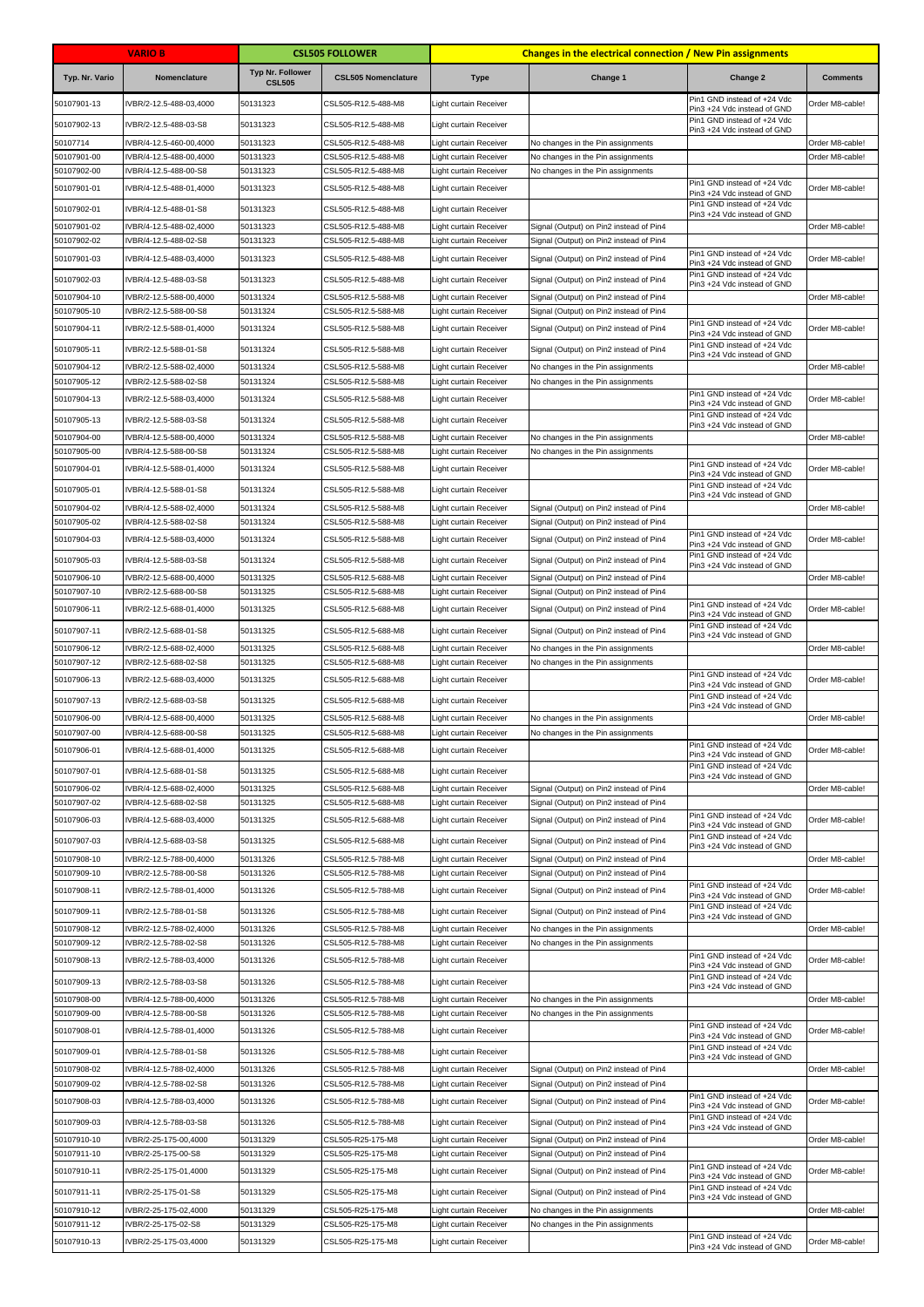|                            | <b>VARIO B</b>                               |                                   | <b>CSL505 FOLLOWER</b>                 |                                                  | <b>Changes in the electrical connection / New Pin assignments</b>                  |                                                            |                 |
|----------------------------|----------------------------------------------|-----------------------------------|----------------------------------------|--------------------------------------------------|------------------------------------------------------------------------------------|------------------------------------------------------------|-----------------|
| Typ. Nr. Vario             | Nomenclature                                 | Typ Nr. Follower<br><b>CSL505</b> | <b>CSL505 Nomenclature</b>             | <b>Type</b>                                      | Change 1                                                                           | Change 2                                                   | <b>Comments</b> |
| 50107911-13                | IVBR/2-25-175-03-S8                          | 50131329                          | CSL505-R25-175-M8                      | Light curtain Receiver                           |                                                                                    | Pin1 GND instead of +24 Vdc<br>Pin3 +24 Vdc instead of GND |                 |
| 50107910-00                | IVBR/4-25-175-00,4000                        | 50131329                          | CSL505-R25-175-M8                      | Light curtain Receiver                           | No changes in the Pin assignments                                                  |                                                            | Order M8-cable! |
| 50107911-00<br>50107910-01 | VBR/4-25-175-00-S8<br>IVBR/4-25-175-01,4000  | 50131329<br>50131329              | CSL505-R25-175-M8<br>CSL505-R25-175-M8 | ight curtain Receiver<br>ight curtain Receiver   | No changes in the Pin assignments                                                  | Pin1 GND instead of +24 Vdc                                | Order M8-cable! |
|                            |                                              | 50131329                          |                                        |                                                  |                                                                                    | Pin3 +24 Vdc instead of GND<br>Pin1 GND instead of +24 Vdc |                 |
| 50107911-01<br>50107910-02 | IVBR/4-25-175-01-S8<br>IVBR/4-25-175-02,4000 | 50131329                          | CSL505-R25-175-M8<br>CSL505-R25-175-M8 | Light curtain Receiver<br>ight curtain Receiver  | Signal (Output) on Pin2 instead of Pin4                                            | Pin3 +24 Vdc instead of GND                                | Order M8-cable! |
| 50107911-02                | IVBR/4-25-175-02-S8                          | 50131329                          | CSL505-R25-175-M8                      | ight curtain Receiver                            | Signal (Output) on Pin2 instead of Pin4                                            |                                                            |                 |
| 50107910-03                | IVBR/4-25-175-03,4000                        | 50131329                          | CSL505-R25-175-M8                      | ight curtain Receiver                            | Signal (Output) on Pin2 instead of Pin4                                            | Pin1 GND instead of +24 Vdc<br>Pin3 +24 Vdc instead of GND | Order M8-cable! |
| 50107911-03                | IVBR/4-25-175-03-S8                          | 50131329                          | CSL505-R25-175-M8                      | Light curtain Receiver                           | Signal (Output) on Pin2 instead of Pin4                                            | Pin1 GND instead of +24 Vdc<br>Pin3 +24 Vdc instead of GND |                 |
| 50107912-10                | IVBR/2-25-375-00,4000                        | 50131331                          | CSL505-R25-375-M8                      | Light curtain Receiver                           | Signal (Output) on Pin2 instead of Pin4<br>Signal (Output) on Pin2 instead of Pin4 |                                                            | Order M8-cable! |
| 50107913-10<br>50107912-11 | IVBR/2-25-375-00-S8<br>IVBR/2-25-375-01,4000 | 50131331<br>50131331              | CSL505-R25-375-M8<br>CSL505-R25-375-M8 | Light curtain Receiver<br>Light curtain Receiver | Signal (Output) on Pin2 instead of Pin4                                            | Pin1 GND instead of +24 Vdc                                | Order M8-cable! |
| 50107913-11                | IVBR/2-25-375-01-S8                          | 50131331                          | CSL505-R25-375-M8                      | Light curtain Receiver                           | Signal (Output) on Pin2 instead of Pin4                                            | Pin3 +24 Vdc instead of GND<br>Pin1 GND instead of +24 Vdc |                 |
| 50107912-12                | VBR/2-25-375-02,4000                         | 50131331                          | CSL505-R25-375-M8                      | ight curtain Receiver                            | No changes in the Pin assignments                                                  | Pin3 +24 Vdc instead of GND                                | Order M8-cable! |
| 50107913-12                | VBR/2-25-375-02-S8                           | 50131331                          | CSL505-R25-375-M8                      | ight curtain Receiver                            | No changes in the Pin assignments                                                  |                                                            |                 |
| 50107912-13                | IVBR/2-25-375-03,4000                        | 50131331                          | CSL505-R25-375-M8                      | ight curtain Receiver                            |                                                                                    | Pin1 GND instead of +24 Vdc<br>Pin3 +24 Vdc instead of GND | Order M8-cable! |
| 50107913-13                | IVBR/2-25-375-03-S8                          | 50131331                          | CSL505-R25-375-M8                      | Light curtain Receiver                           |                                                                                    | Pin1 GND instead of +24 Vdc<br>Pin3 +24 Vdc instead of GND |                 |
| 50107912-00<br>50107913-00 | VBR/4-25-375-00,4000<br>VBR/4-25-375-00-S8   | 50131331<br>50131331              | CSL505-R25-375-M8<br>CSL505-R25-375-M8 | ight curtain Receiver<br>Light curtain Receiver  | No changes in the Pin assignments<br>No changes in the Pin assignments             |                                                            | Order M8-cable! |
| 50107912-01                | IVBR/4-25-375-01,4000                        | 50131331                          | CSL505-R25-375-M8                      | Light curtain Receiver                           |                                                                                    | Pin1 GND instead of +24 Vdc                                | Order M8-cable! |
| 50107913-01                | IVBR/4-25-375-01-S8                          | 50131331                          | CSL505-R25-375-M8                      | Light curtain Receiver                           |                                                                                    | Pin3 +24 Vdc instead of GND<br>Pin1 GND instead of +24 Vdc |                 |
| 50107912-02                | VBR/4-25-375-02,4000                         | 50131331                          | CSL505-R25-375-M8                      | Light curtain Receiver                           | Signal (Output) on Pin2 instead of Pin4                                            | Pin3 +24 Vdc instead of GND                                | Order M8-cable! |
| 50107913-02                | VBR/4-25-375-02-S8                           | 50131331                          | CSL505-R25-375-M8                      | Light curtain Receiver                           | Signal (Output) on Pin2 instead of Pin4                                            |                                                            |                 |
| 50107912-03                | IVBR/4-25-375-03,4000                        | 50131331                          | CSL505-R25-375-M8                      | ight curtain Receiver                            | Signal (Output) on Pin2 instead of Pin4                                            | Pin1 GND instead of +24 Vdc<br>Pin3 +24 Vdc instead of GND | Order M8-cable! |
| 50107913-03                | IVBR/4-25-375-03-S8                          | 50131331                          | CSL505-R25-375-M8                      | Light curtain Receiver                           | Signal (Output) on Pin2 instead of Pin4                                            | Pin1 GND instead of +24 Vdc<br>Pin3 +24 Vdc instead of GND |                 |
| 50107915-10                | IVBR/2-25-575-00,4000                        | 50131333<br>50131333              | CSL505-R25-575-M8                      | Light curtain Receiver                           | Signal (Output) on Pin2 instead of Pin4<br>Signal (Output) on Pin2 instead of Pin4 |                                                            | Order M8-cable! |
| 50107916-10<br>50107915-11 | VBR/2-25-575-00-S8<br>IVBR/2-25-575-01,4000  | 50131333                          | CSL505-R25-575-M8<br>CSL505-R25-575-M8 | Light curtain Receiver<br>ight curtain Receiver  | Signal (Output) on Pin2 instead of Pin4                                            | Pin1 GND instead of +24 Vdc                                | Order M8-cable! |
| 50107916-11                | IVBR/2-25-575-01-S8                          | 50131333                          | CSL505-R25-575-M8                      | Light curtain Receiver                           | Signal (Output) on Pin2 instead of Pin4                                            | Pin3 +24 Vdc instead of GND<br>Pin1 GND instead of +24 Vdc |                 |
| 50107915-12                | VBR/2-25-575-02,4000                         | 50131333                          | CSL505-R25-575-M8                      | ight curtain Receiver                            | No changes in the Pin assignments                                                  | Pin3 +24 Vdc instead of GND                                | Order M8-cable! |
| 50107916-12                | VBR/2-25-575-02-S8                           | 50131333                          | CSL505-R25-575-M8                      | Light curtain Receiver                           | No changes in the Pin assignments                                                  |                                                            |                 |
| 50107915-13                | IVBR/2-25-575-03,4000                        | 50131333                          | CSL505-R25-575-M8                      | ight curtain Receiver                            |                                                                                    | Pin1 GND instead of +24 Vdc<br>Pin3 +24 Vdc instead of GND | Order M8-cable! |
| 50107916-13                | IVBR/2-25-575-03-S8                          | 50131333                          | CSL505-R25-575-M8                      | Light curtain Receiver                           |                                                                                    | Pin1 GND instead of +24 Vdc<br>Pin3 +24 Vdc instead of GND |                 |
| 50107915-00                | IVBR/4-25-575-00,4000                        | 50131333                          | CSL505-R25-575-M8                      | Light curtain Receiver                           | No changes in the Pin assignments                                                  |                                                            | Order M8-cable! |
| 50107916-00<br>50107915-01 | VBR/4-25-575-00-S8<br>IVBR/4-25-575-01,4000  | 50131333<br>50131333              | CSL505-R25-575-M8<br>CSL505-R25-575-M8 | Light curtain Receiver<br>ight curtain Receiver  | No changes in the Pin assignments                                                  | Pin1 GND instead of +24 Vdc                                | Order M8-cable! |
| 50107916-01                | IVBR/4-25-575-01-S8                          | 50131333                          | CSL505-R25-575-M8                      | Light curtain Receiver                           |                                                                                    | Pin3 +24 Vdc instead of GND<br>Pin1 GND instead of +24 Vdc |                 |
| 50107915-02                | IVBR/4-25-575-02,4000                        | 50131333                          | CSL505-R25-575-M8                      | Light curtain Receiver                           | Signal (Output) on Pin2 instead of Pin4                                            | Pin3 +24 Vdc instead of GND                                | Order M8-cable! |
| 50107916-02                | VBR/4-25-575-02-S8                           | 50131333                          | CSL505-R25-575-M8                      | Light curtain Receiver                           | Signal (Output) on Pin2 instead of Pin4                                            |                                                            |                 |
| 50107915-03                | IVBR/4-25-575-03,4000                        | 50131333                          | CSL505-R25-575-M8                      | Light curtain Receiver                           | Signal (Output) on Pin2 instead of Pin4                                            | Pin1 GND instead of +24 Vdc<br>Pin3 +24 Vdc instead of GND | Order M8-cable! |
| 50107916-03                | IVBR/4-25-575-03-S8                          | 50131333                          | CSL505-R25-575-M8                      | Light curtain Receiver                           | Signal (Output) on Pin2 instead of Pin4                                            | Pin1 GND instead of +24 Vdc<br>Pin3 +24 Vdc instead of GND |                 |
| 50107917-10                | VBR/2-25-775-00,4000                         | 50131335                          | CSL505-R25-775-M8                      | Light curtain Receiver                           | Signal (Output) on Pin2 instead of Pin4                                            |                                                            | Order M8-cable! |
| 50107919-10                | VBR/2-25-775-00-S8                           | 50131335                          | CSL505-R25-775-M8                      | Light curtain Receiver<br>ight curtain Receiver  | Signal (Output) on Pin2 instead of Pin4                                            | Pin1 GND instead of +24 Vdc                                |                 |
| 50107917-11                | IVBR/2-25-775-01,4000                        | 50131335                          | CSL505-R25-775-M8                      |                                                  | Signal (Output) on Pin2 instead of Pin4                                            | Pin3 +24 Vdc instead of GND<br>Pin1 GND instead of +24 Vdc | Order M8-cable! |
| 50107919-11<br>50107917-12 | IVBR/2-25-775-01-S8<br>IVBR/2-25-775-02,4000 | 50131335<br>50131335              | CSL505-R25-775-M8<br>CSL505-R25-775-M8 | Light curtain Receiver<br>Light curtain Receiver | Signal (Output) on Pin2 instead of Pin4<br>No changes in the Pin assignments       | Pin3 +24 Vdc instead of GND                                | Order M8-cable! |
| 50107919-12                | VBR/2-25-775-02-S8                           | 50131335                          | CSL505-R25-775-M8                      | Light curtain Receiver                           | No changes in the Pin assignments                                                  |                                                            |                 |
| 50107917-13                | VBR/2-25-775-03,4000                         | 50131335                          | CSL505-R25-775-M8                      | Light curtain Receiver                           |                                                                                    | Pin1 GND instead of +24 Vdc<br>Pin3 +24 Vdc instead of GND | Order M8-cable! |
| 50107919-13                | IVBR/2-25-775-03-S8                          | 50131335                          | CSL505-R25-775-M8                      | Light curtain Receiver                           |                                                                                    | Pin1 GND instead of +24 Vdc<br>Pin3 +24 Vdc instead of GND |                 |
| 50107917-00                | IVBR/4-25-775-00,4000                        | 50131335                          | CSL505-R25-775-M8                      | Light curtain Receiver                           | No changes in the Pin assignments                                                  |                                                            | Order M8-cable! |
| 50107919-00                | IVBR/4-25-775-00-S8                          | 50131335                          | CSL505-R25-775-M8                      | Light curtain Receiver                           | No changes in the Pin assignments                                                  | Pin1 GND instead of +24 Vdc                                |                 |
| 50107917-01                | IVBR/4-25-775-01,4000                        | 50131335                          | CSL505-R25-775-M8                      | ight curtain Receiver                            |                                                                                    | Pin3 +24 Vdc instead of GND<br>Pin1 GND instead of +24 Vdc | Order M8-cable! |
| 50107919-01<br>50107917-02 | IVBR/4-25-775-01-S8<br>IVBR/4-25-775-02,4000 | 50131335<br>50131335              | CSL505-R25-775-M8<br>CSL505-R25-775-M8 | Light curtain Receiver                           | Signal (Output) on Pin2 instead of Pin4                                            | Pin3 +24 Vdc instead of GND                                | Order M8-cable! |
| 50107919-02                | IVBR/4-25-775-02-S8                          | 50131335                          | CSL505-R25-775-M8                      | Light curtain Receiver<br>Light curtain Receiver | Signal (Output) on Pin2 instead of Pin4                                            |                                                            |                 |
| 50107917-03                | IVBR/4-25-775-03,4000                        | 50131335                          | CSL505-R25-775-M8                      | Light curtain Receiver                           | Signal (Output) on Pin2 instead of Pin4                                            | Pin1 GND instead of +24 Vdc<br>Pin3 +24 Vdc instead of GND | Order M8-cable! |
| 50107919-03                | IVBR/4-25-775-03-S8                          | 50131335                          | CSL505-R25-775-M8                      | Light curtain Receiver                           | Signal (Output) on Pin2 instead of Pin4                                            | Pin1 GND instead of +24 Vdc<br>Pin3 +24 Vdc instead of GND |                 |
| 50107920-10                | IVBR/2-25-975-00,4000                        | 50131337                          | CSL505-R25-975-M8                      | Light curtain Receiver                           | Signal (Output) on Pin2 instead of Pin4                                            |                                                            | Order M8-cable! |
| 50107928-10                | IVBR/2-25-975-00-S8                          | 50131337                          | CSL505-R25-975-M8                      | Light curtain Receiver                           | Signal (Output) on Pin2 instead of Pin4                                            | Pin1 GND instead of +24 Vdc                                |                 |
| 50107920-11                | IVBR/2-25-975-01,4000                        | 50131337                          | CSL505-R25-975-M8                      | Light curtain Receiver                           | Signal (Output) on Pin2 instead of Pin4                                            | Pin3 +24 Vdc instead of GND<br>Pin1 GND instead of +24 Vdc | Order M8-cable! |
| 50107928-11                | IVBR/2-25-975-01-S8                          | 50131337                          | CSL505-R25-975-M8                      | Light curtain Receiver                           | Signal (Output) on Pin2 instead of Pin4                                            | Pin3 +24 Vdc instead of GND                                |                 |
| 50107920-12<br>50107928-12 | IVBR/2-25-975-02,4000<br>VBR/2-25-975-02-S8  | 50131337<br>50131337              | CSL505-R25-975-M8<br>CSL505-R25-975-M8 | Light curtain Receiver<br>Light curtain Receiver | No changes in the Pin assignments<br>No changes in the Pin assignments             |                                                            | Order M8-cable! |
| 50107920-13                | IVBR/2-25-975-03,4000                        | 50131337                          | CSL505-R25-975-M8                      | Light curtain Receiver                           |                                                                                    | Pin1 GND instead of +24 Vdc<br>Pin3 +24 Vdc instead of GND | Order M8-cable! |
| 50107928-13                | IVBR/2-25-975-03-S8                          | 50131337                          | CSL505-R25-975-M8                      | Light curtain Receiver                           |                                                                                    | Pin1 GND instead of +24 Vdc<br>Pin3 +24 Vdc instead of GND |                 |
| 50107920-00                | IVBR/4-25-975-00,4000                        | 50131337                          | CSL505-R25-975-M8                      | Light curtain Receiver                           | No changes in the Pin assignments                                                  |                                                            | Order M8-cable! |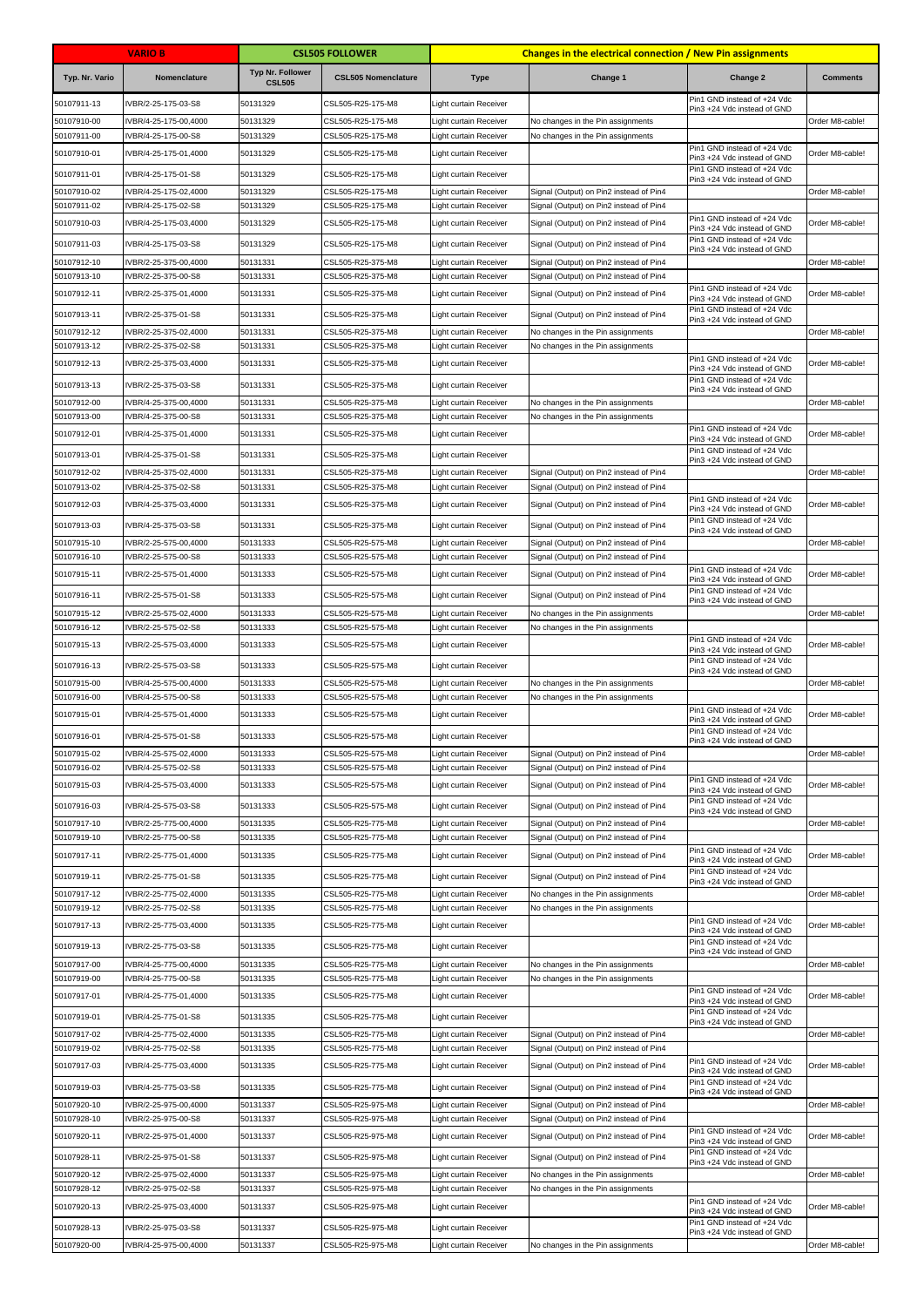|                            | <b>VARIO B</b>                                 |                                          | <b>CSL505 FOLLOWER</b>                   |                                                  | <b>Changes in the electrical connection / New Pin assignments</b>                  |                                                                                           |                 |
|----------------------------|------------------------------------------------|------------------------------------------|------------------------------------------|--------------------------------------------------|------------------------------------------------------------------------------------|-------------------------------------------------------------------------------------------|-----------------|
| Typ. Nr. Vario             | Nomenclature                                   | <b>Typ Nr. Follower</b><br><b>CSL505</b> | <b>CSL505 Nomenclature</b>               | <b>Type</b>                                      | Change 1                                                                           | Change 2                                                                                  | <b>Comments</b> |
| 50107928-00                | IVBR/4-25-975-00-S8                            | 50131337                                 | CSL505-R25-975-M8                        | Light curtain Receiver                           | No changes in the Pin assignments                                                  |                                                                                           |                 |
| 50107920-01                | IVBR/4-25-975-01,4000                          | 50131337                                 | CSL505-R25-975-M8                        | Light curtain Receiver                           |                                                                                    | Pin1 GND instead of +24 Vdc<br>Pin3 +24 Vdc instead of GND                                | Order M8-cable! |
| 50107928-01                | IVBR/4-25-975-01-S8                            | 50131337                                 | CSL505-R25-975-M8                        | Light curtain Receiver                           |                                                                                    | Pin1 GND instead of +24 Vdc<br>Pin3 +24 Vdc instead of GND                                |                 |
| 50107920-02                | IVBR/4-25-975-02,4000                          | 50131337                                 | CSL505-R25-975-M8                        | Light curtain Receiver                           | Signal (Output) on Pin2 instead of Pin4                                            |                                                                                           | Order M8-cable! |
| 50107928-02                | VBR/4-25-975-02-S8                             | 50131337                                 | CSL505-R25-975-M8                        | Light curtain Receiver                           | Signal (Output) on Pin2 instead of Pin4                                            | Pin1 GND instead of +24 Vdc                                                               |                 |
| 50107920-03                | IVBR/4-25-975-03,4000                          | 50131337                                 | CSL505-R25-975-M8                        | Light curtain Receiver                           | Signal (Output) on Pin2 instead of Pin4                                            | Pin3 +24 Vdc instead of GND                                                               | Order M8-cable! |
| 50107928-03                | IVBR/4-25-975-03-S8                            | 50131337                                 | CSL505-R25-975-M8                        | Light curtain Receiver                           | Signal (Output) on Pin2 instead of Pin4                                            | Pin1 GND instead of +24 Vdc<br>Pin3 +24 Vdc instead of GND                                |                 |
| 50107929-10                | IVBR/2-25-1175-00,4000                         | 50131339                                 | CSL505-R25-1175-M8                       | Light curtain Receiver                           | Signal (Output) on Pin2 instead of Pin4                                            |                                                                                           | Order M8-cable! |
| 50107930-10                | IVBR/2-25-1175-00-S8                           | 50131339                                 | CSL505-R25-1175-M8                       | Light curtain Receiver                           | Signal (Output) on Pin2 instead of Pin4                                            | Pin1 GND instead of +24 Vdc                                                               |                 |
| 50107929-11                | IVBR/2-25-1175-01,4000                         | 50131339                                 | CSL505-R25-1175-M8                       | Light curtain Receiver                           | Signal (Output) on Pin2 instead of Pin4                                            | Pin3 +24 Vdc instead of GND<br>Pin1 GND instead of +24 Vdc                                | Order M8-cable! |
| 50107930-11                | IVBR/2-25-1175-01-S8                           | 50131339                                 | CSL505-R25-1175-M8                       | Light curtain Receiver                           | Signal (Output) on Pin2 instead of Pin4                                            | Pin3 +24 Vdc instead of GND                                                               |                 |
| 50107929-12<br>50107930-12 | IVBR/2-25-1175-02,4000<br>VBR/2-25-1175-02-S8  | 50131339<br>50131339                     | CSL505-R25-1175-M8<br>CSL505-R25-1175-M8 | Light curtain Receiver<br>Light curtain Receiver | No changes in the Pin assignments<br>No changes in the Pin assignments             |                                                                                           | Order M8-cable! |
| 50107929-13                | IVBR/2-25-1175-03,4000                         | 50131339                                 | CSL505-R25-1175-M8                       | Light curtain Receiver                           |                                                                                    | Pin1 GND instead of +24 Vdc                                                               | Order M8-cable! |
|                            | IVBR/2-25-1175-03-S8                           | 50131339                                 | CSL505-R25-1175-M8                       |                                                  |                                                                                    | Pin3 +24 Vdc instead of GND<br>Pin1 GND instead of +24 Vdc                                |                 |
| 50107930-13<br>50107929-00 | IVBR/4-25-1175-00,4000                         | 50131339                                 | CSL505-R25-1175-M8                       | Light curtain Receiver<br>Light curtain Receiver | No changes in the Pin assignments                                                  | Pin3 +24 Vdc instead of GND                                                               | Order M8-cable! |
| 50107930-00                | IVBR/4-25-1175-00-S8                           | 50131339                                 | CSL505-R25-1175-M8                       | Light curtain Receiver                           | No changes in the Pin assignments                                                  |                                                                                           |                 |
| 50107929-01                | VBR/4-25-1175-01,4000                          | 50131339                                 | CSL505-R25-1175-M8                       | Light curtain Receiver                           |                                                                                    | Pin1 GND instead of +24 Vdc<br>Pin3 +24 Vdc instead of GND                                | Order M8-cable! |
| 50107930-01                | IVBR/4-25-1175-01-S8                           | 50131339                                 | CSL505-R25-1175-M8                       | <b>Light curtain Receiver</b>                    |                                                                                    | Pin1 GND instead of +24 Vdc                                                               |                 |
| 50107929-02                | IVBR/4-25-1175-02,4000                         | 50131339                                 | CSL505-R25-1175-M8                       | Light curtain Receiver                           | Signal (Output) on Pin2 instead of Pin4                                            | Pin3 +24 Vdc instead of GND                                                               | Order M8-cable! |
| 50107930-02                | VBR/4-25-1175-02-S8                            | 50131339                                 | CSL505-R25-1175-M8                       | Light curtain Receiver                           | Signal (Output) on Pin2 instead of Pin4                                            |                                                                                           |                 |
| 50107929-03                | VBR/4-25-1175-03,4000                          | 50131339                                 | CSL505-R25-1175-M8                       | <b>Light curtain Receiver</b>                    | Signal (Output) on Pin2 instead of Pin4                                            | Pin1 GND instead of +24 Vdc<br>Pin3 +24 Vdc instead of GND                                | Order M8-cable! |
| 50107930-03                | IVBR/4-25-1175-03-S8                           | 50131339                                 | CSL505-R25-1175-M8                       | Light curtain Receiver                           | Signal (Output) on Pin2 instead of Pin4                                            | Pin1 GND instead of +24 Vdc<br>Pin3 +24 Vdc instead of GND                                |                 |
| 50107931-10                | IVBR/2-25-1375-00,4000                         | 50131341                                 | CSL505-R25-1375-M8                       | ight curtain Receiver                            | Signal (Output) on Pin2 instead of Pin4                                            |                                                                                           | Order M8-cable! |
| 50107932-10                | IVBR/2-25-1375-00-S8                           | 50131341                                 | CSL505-R25-1375-M8                       | ight curtain Receiver                            | Signal (Output) on Pin2 instead of Pin4                                            |                                                                                           |                 |
| 50107931-11                | IVBR/2-25-1375-01,4000                         | 50131341                                 | CSL505-R25-1375-M8                       | Light curtain Receiver                           | Signal (Output) on Pin2 instead of Pin4                                            | Pin1 GND instead of +24 Vdc<br>Pin3 +24 Vdc instead of GND                                | Order M8-cable! |
| 50107932-11                | IVBR/2-25-1375-01-S8                           | 50131341                                 | CSL505-R25-1375-M8                       | Light curtain Receiver                           | Signal (Output) on Pin2 instead of Pin4                                            | Pin1 GND instead of +24 Vdc<br>Pin3 +24 Vdc instead of GND                                |                 |
| 50107931-12                | IVBR/2-25-1375-02,4000                         | 50131341                                 | CSL505-R25-1375-M8                       | Light curtain Receiver                           | No changes in the Pin assignments                                                  |                                                                                           | Order M8-cable! |
| 50107932-12                | IVBR/2-25-1375-02-S8                           | 50131341                                 | CSL505-R25-1375-M8                       | Light curtain Receiver                           | No changes in the Pin assignments                                                  | Pin1 GND instead of +24 Vdc                                                               |                 |
| 50107931-13                | IVBR/2-25-1375-03,4000                         | 50131341                                 | CSL505-R25-1375-M8                       | Light curtain Receiver                           |                                                                                    | Pin3 +24 Vdc instead of GND<br>Pin1 GND instead of +24 Vdc                                | Order M8-cable! |
| 50107932-13                | IVBR/2-25-1375-03-S8                           | 50131341                                 | CSL505-R25-1375-M8                       | Light curtain Receiver                           |                                                                                    | Pin3 +24 Vdc instead of GND                                                               |                 |
| 50107931-00<br>50107932-00 | IVBR/4-25-1375-00,4000<br>IVBR/4-25-1375-00-S8 | 50131341<br>50131341                     | CSL505-R25-1375-M8<br>CSL505-R25-1375-M8 | Light curtain Receiver<br>Light curtain Receiver | No changes in the Pin assignments<br>No changes in the Pin assignments             |                                                                                           | Order M8-cable! |
| 50107931-01                | IVBR/4-25-1375-01,4000                         | 50131341                                 | CSL505-R25-1375-M8                       | Light curtain Receiver                           |                                                                                    | Pin1 GND instead of +24 Vdc                                                               | Order M8-cable! |
| 50107932-01                | IVBR/4-25-1375-01-S8                           | 50131341                                 | CSL505-R25-1375-M8                       | Light curtain Receiver                           |                                                                                    | Pin3 +24 Vdc instead of GND<br>Pin1 GND instead of +24 Vdc<br>Pin3 +24 Vdc instead of GND |                 |
| 50107931-02                | IVBR/4-25-1375-02,4000                         | 50131341                                 | CSL505-R25-1375-M8                       | Light curtain Receiver                           | Signal (Output) on Pin2 instead of Pin4                                            |                                                                                           | Order M8-cable! |
| 50107932-02                | IVBR/4-25-1375-02-S8                           | 50131341                                 | CSL505-R25-1375-M8                       | Light curtain Receiver                           | Signal (Output) on Pin2 instead of Pin4                                            |                                                                                           |                 |
| 50107931-03                | IVBR/4-25-1375-03,4000                         | 50131341                                 | CSL505-R25-1375-M8                       | Light curtain Receiver                           | Signal (Output) on Pin2 instead of Pin4                                            | Pin1 GND instead of +24 Vdc<br>Pin3 +24 Vdc instead of GND<br>Pin1 GND instead of +24 Vdc | Order M8-cable! |
| 50107932-03                | IVBR/4-25-1375-03-S8                           | 50131341                                 | CSL505-R25-1375-M8<br>CSL505-R25-1575-M8 | Light curtain Receiver                           | Signal (Output) on Pin2 instead of Pin4                                            | Pin3 +24 Vdc instead of GND                                                               |                 |
| 50107933-10<br>50107934-10 | IVBR/2-25-1575-00,4000<br>VBR/2-25-1575-00-S8  | 50131343<br>50131343                     | CSL505-R25-1575-M8                       | Light curtain Receiver<br>Light curtain Receiver | Signal (Output) on Pin2 instead of Pin4<br>Signal (Output) on Pin2 instead of Pin4 |                                                                                           | Order M8-cable! |
| 50107933-11                | IVBR/2-25-1575-01,4000                         | 50131343                                 | CSL505-R25-1575-M8                       | <b>Light curtain Receiver</b>                    | Signal (Output) on Pin2 instead of Pin4                                            | Pin1 GND instead of +24 Vdc<br>Pin3 +24 Vdc instead of GND                                | Order M8-cable! |
| 50107934-11                | IVBR/2-25-1575-01-S8                           | 50131343                                 | CSL505-R25-1575-M8                       | Light curtain Receiver                           | Signal (Output) on Pin2 instead of Pin4                                            | Pin1 GND instead of +24 Vdc                                                               |                 |
| 50107933-12                | IVBR/2-25-1575-02,4000                         | 50131343                                 | CSL505-R25-1575-M8                       | Light curtain Receiver                           | No changes in the Pin assignments                                                  | Pin3 +24 Vdc instead of GND                                                               | Order M8-cable! |
| 50107934-12                | VBR/2-25-1575-02-S8                            | 50131343                                 | CSL505-R25-1575-M8                       | Light curtain Receiver                           | No changes in the Pin assignments                                                  |                                                                                           |                 |
| 50107933-13                | VBR/2-25-1575-03,4000                          | 50131343                                 | CSL505-R25-1575-M8                       | Light curtain Receiver                           |                                                                                    | Pin1 GND instead of +24 Vdc<br>Pin3 +24 Vdc instead of GND                                | Order M8-cable! |
| 50107934-13                | IVBR/2-25-1575-03-S8                           | 50131343                                 | CSL505-R25-1575-M8                       | Light curtain Receiver                           |                                                                                    | Pin1 GND instead of +24 Vdc<br>Pin3 +24 Vdc instead of GND                                |                 |
| 50107933-00                | VBR/4-25-1575-00,4000                          | 50131343                                 | CSL505-R25-1575-M8                       | Light curtain Receiver                           | No changes in the Pin assignments                                                  |                                                                                           | Order M8-cable! |
| 50107934-00                | VBR/4-25-1575-00-S8                            | 50131343                                 | CSL505-R25-1575-M8                       | Light curtain Receiver                           | No changes in the Pin assignments                                                  |                                                                                           |                 |
| 50107933-01                | IVBR/4-25-1575-01,4000                         | 50131343                                 | CSL505-R25-1575-M8                       | Light curtain Receiver                           |                                                                                    | Pin1 GND instead of +24 Vdc<br>Pin3 +24 Vdc instead of GND                                | Order M8-cable! |
| 50107934-01                | IVBR/4-25-1575-01-S8                           | 50131343                                 | CSL505-R25-1575-M8                       | Light curtain Receiver                           |                                                                                    | Pin1 GND instead of +24 Vdc<br>Pin3 +24 Vdc instead of GND                                |                 |
| 50107933-02                | IVBR/4-25-1575-02,4000                         | 50131343                                 | CSL505-R25-1575-M8                       | Light curtain Receiver                           | Signal (Output) on Pin2 instead of Pin4                                            |                                                                                           | Order M8-cable! |
| 50107934-02                | VBR/4-25-1575-02-S8                            | 50131343                                 | CSL505-R25-1575-M8                       | Light curtain Receiver                           | Signal (Output) on Pin2 instead of Pin4                                            | Pin1 GND instead of +24 Vdc                                                               |                 |
| 50107933-03                | IVBR/4-25-1575-03,4000                         | 50131343                                 | CSL505-R25-1575-M8                       | Light curtain Receiver                           | Signal (Output) on Pin2 instead of Pin4                                            | Pin3 +24 Vdc instead of GND<br>Pin1 GND instead of +24 Vdc                                | Order M8-cable! |
| 50107934-03                | IVBR/4-25-1575-03-S8                           | 50131343                                 | CSL505-R25-1575-M8                       | Light curtain Receiver                           | Signal (Output) on Pin2 instead of Pin4                                            | Pin3 +24 Vdc instead of GND                                                               |                 |
| 50107935-00                | IVBR/4-25-1775-00,4000                         | 50131345                                 | CSL505-R25-1775-M8                       | Light curtain Receiver                           | No changes in the Pin assignments                                                  |                                                                                           | Order M8-cable! |
| 50109378-00<br>50107935-02 | VBR/4-25-1775-00-S8<br>VBR/4-25-1775-02,4000   | 50131345<br>50131345                     | CSL505-R25-1775-M8<br>CSL505-R25-1775-M8 | Light curtain Receiver<br>Light curtain Receiver | No changes in the Pin assignments<br>Signal (Output) on Pin2 instead of Pin4       |                                                                                           | Order M8-cable! |
| 50109378-02                | VBR/4-25-1775-02-S8                            | 50131345                                 | CSL505-R25-1775-M8                       | Light curtain Receiver                           | Signal (Output) on Pin2 instead of Pin4                                            |                                                                                           |                 |
| 50107936-00                | VBR/4-25-2175-00,4000                          | 50131348                                 | CSL505-R25-2175-M8                       | Light curtain Receiver                           | No changes in the Pin assignments                                                  |                                                                                           | Order M8-cable! |
| 50109379-00<br>50107936-02 | VBR/4-25-2175-00-S8<br>VBR/4-25-2175-02,4000   | 50131348<br>50131348                     | CSL505-R25-2175-M8<br>CSL505-R25-2175-M8 | Light curtain Receiver<br>Light curtain Receiver | No changes in the Pin assignments<br>Signal (Output) on Pin2 instead of Pin4       |                                                                                           | Order M8-cable! |
| 50109379-02                | VBR/4-25-2175-02-S8                            | 50131348                                 | CSL505-R25-2175-M8                       | Light curtain Receiver                           | Signal (Output) on Pin2 instead of Pin4                                            |                                                                                           |                 |
| 50107937-00                | IVBR/4-25-2375-00,4000                         | 50131349                                 | CSL505-R25-2375-M8                       | Light curtain Receiver                           | No changes in the Pin assignments                                                  |                                                                                           | Order M8-cable! |
| 50109380-00<br>50107937-02 | IVBR/4-25-2375-00-S8<br>VBR/4-25-2375-02,4000  | 50131349<br>50131349                     | CSL505-R25-2375-M8<br>CSL505-R25-2375-M8 | Light curtain Receiver<br>Light curtain Receiver | No changes in the Pin assignments<br>Signal (Output) on Pin2 instead of Pin4       |                                                                                           | Order M8-cable! |
| 50109380-02                | VBR/4-25-2375-02-S8                            | 50131349                                 | CSL505-R25-2375-M8                       | Light curtain Receiver                           | Signal (Output) on Pin2 instead of Pin4                                            |                                                                                           |                 |
| 50107938-10                | VBR/2-50-350-00,4000                           | 50131350                                 | CSL505-R50-350-M8                        | Light curtain Receiver                           | Signal (Output) on Pin2 instead of Pin4                                            |                                                                                           | Order M8-cable! |
| 50107939-10                | VBR/2-50-350-00-S8                             | 50131350                                 | CSL505-R50-350-M8                        | Light curtain Receiver                           | Signal (Output) on Pin2 instead of Pin4                                            |                                                                                           |                 |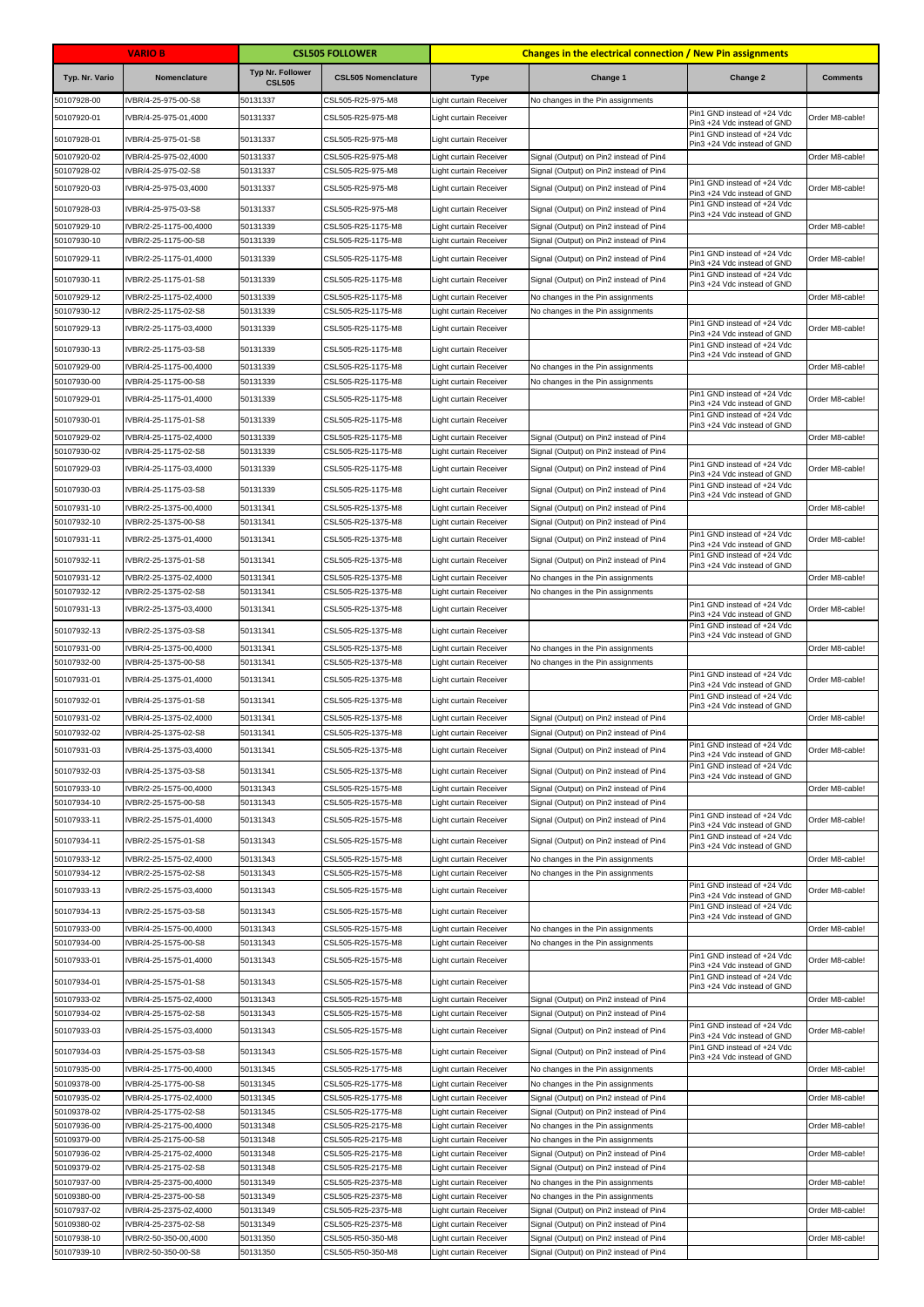|                            | <b>VARIO B</b>                                 |                                          | <b>CSL505 FOLLOWER</b>                   | Changes in the electrical connection / New Pin assignments |                                                                                    |                                                                                           |                 |
|----------------------------|------------------------------------------------|------------------------------------------|------------------------------------------|------------------------------------------------------------|------------------------------------------------------------------------------------|-------------------------------------------------------------------------------------------|-----------------|
| Typ. Nr. Vario             | Nomenclature                                   | <b>Typ Nr. Follower</b><br><b>CSL505</b> | <b>CSL505 Nomenclature</b>               | <b>Type</b>                                                | Change 1                                                                           | Change 2                                                                                  | <b>Comments</b> |
| 50107938-11                | IVBR/2-50-350-01,4000                          | 50131350                                 | CSL505-R50-350-M8                        | Light curtain Receiver                                     | Signal (Output) on Pin2 instead of Pin4                                            | Pin1 GND instead of +24 Vdc<br>Pin3 +24 Vdc instead of GND                                | Order M8-cable! |
| 50107939-11                | IVBR/2-50-350-01-S8                            | 50131350                                 | CSL505-R50-350-M8                        | Light curtain Receiver                                     | Signal (Output) on Pin2 instead of Pin4                                            | Pin1 GND instead of +24 Vdc<br>Pin3 +24 Vdc instead of GND                                |                 |
| 50107938-12                | IVBR/2-50-350-02,4000                          | 50131350                                 | CSL505-R50-350-M8                        | Light curtain Receiver                                     | No changes in the Pin assignments                                                  |                                                                                           | Order M8-cable! |
| 50107939-12                | VBR/2-50-350-02-S8                             | 50131350                                 | CSL505-R50-350-M8                        | Light curtain Receiver                                     | No changes in the Pin assignments                                                  | Pin1 GND instead of +24 Vdc                                                               |                 |
| 50107938-13                | IVBR/2-50-350-03,4000                          | 50131350                                 | CSL505-R50-350-M8                        | Light curtain Receiver                                     |                                                                                    | Pin3 +24 Vdc instead of GND<br>Pin1 GND instead of +24 Vdc                                | Order M8-cable! |
| 50107939-13<br>50107938-00 | IVBR/2-50-350-03-S8<br>VBR/4-50-350-00,4000    | 50131350<br>50131350                     | CSL505-R50-350-M8<br>CSL505-R50-350-M8   | Light curtain Receiver<br>Light curtain Receiver           | No changes in the Pin assignments                                                  | Pin3 +24 Vdc instead of GND                                                               | Order M8-cable! |
| 50107939-00                | VBR/4-50-350-00-S8                             | 50131350                                 | CSL505-R50-350-M8                        | Light curtain Receiver                                     | No changes in the Pin assignments                                                  |                                                                                           |                 |
| 50107938-01                | IVBR/4-50-350-01,4000                          | 50131350                                 | CSL505-R50-350-M8                        | Light curtain Receiver                                     |                                                                                    | Pin1 GND instead of +24 Vdc<br>Pin3 +24 Vdc instead of GND                                | Order M8-cable! |
| 50107939-01                | IVBR/4-50-350-01-S8                            | 50131350                                 | CSL505-R50-350-M8                        | Light curtain Receiver                                     |                                                                                    | Pin1 GND instead of +24 Vdc<br>Pin3 +24 Vdc instead of GND                                |                 |
| 50107938-02                | IVBR/4-50-350-02,4000                          | 50131350                                 | CSL505-R50-350-M8                        | Light curtain Receiver                                     | Signal (Output) on Pin2 instead of Pin4                                            |                                                                                           | Order M8-cable! |
| 50107939-02                | IVBR/4-50-350-02-S8                            | 50131350                                 | CSL505-R50-350-M8                        | Light curtain Receiver                                     | Signal (Output) on Pin2 instead of Pin4                                            | Pin1 GND instead of +24 Vdc                                                               |                 |
| 50107938-03                | VBR/4-50-350-03,4000                           | 50131350                                 | CSL505-R50-350-M8                        | Light curtain Receiver                                     | Signal (Output) on Pin2 instead of Pin4                                            | Pin3 +24 Vdc instead of GND<br>Pin1 GND instead of +24 Vdc                                | Order M8-cable! |
| 50107939-03<br>50107940-10 | IVBR/4-50-350-03-S8<br>IVBR/2-50-750-00,4000   | 50131350<br>50131351                     | CSL505-R50-350-M8<br>CSL505-R50-750-M8   | Light curtain Receiver<br>Light curtain Receiver           | Signal (Output) on Pin2 instead of Pin4<br>Signal (Output) on Pin2 instead of Pin4 | Pin3 +24 Vdc instead of GND                                                               | Order M8-cable! |
| 50107941-10                | IVBR/2-50-750-00-S8                            | 50131351                                 | CSL505-R50-750-M8                        | Light curtain Receiver                                     | Signal (Output) on Pin2 instead of Pin4                                            |                                                                                           |                 |
| 50107940-11                | VBR/2-50-750-01,4000                           | 50131351                                 | CSL505-R50-750-M8                        | <b>Light curtain Receiver</b>                              | Signal (Output) on Pin2 instead of Pin4                                            | Pin1 GND instead of +24 Vdc<br>Pin3 +24 Vdc instead of GND                                | Order M8-cable! |
| 50107941-11                | IVBR/2-50-750-01-S8                            | 50131351                                 | CSL505-R50-750-M8                        | Light curtain Receiver                                     | Signal (Output) on Pin2 instead of Pin4                                            | Pin1 GND instead of +24 Vdc<br>Pin3 +24 Vdc instead of GND                                |                 |
| 50107940-12                | IVBR/2-50-750-02,4000                          | 50131351                                 | CSL505-R50-750-M8                        | Light curtain Receiver                                     | No changes in the Pin assignments                                                  |                                                                                           | Order M8-cable! |
| 50107941-12                | IVBR/2-50-750-02-S8                            | 50131351                                 | CSL505-R50-750-M8                        | Light curtain Receiver                                     | No changes in the Pin assignments                                                  | Pin1 GND instead of +24 Vdc                                                               |                 |
| 50107940-13                | IVBR/2-50-750-03,4000                          | 50131351                                 | CSL505-R50-750-M8                        | <b>Light curtain Receiver</b>                              |                                                                                    | Pin3 +24 Vdc instead of GND<br>Pin1 GND instead of +24 Vdc                                | Order M8-cable! |
| 50107941-13                | IVBR/2-50-750-03-S8                            | 50131351                                 | CSL505-R50-750-M8                        | Light curtain Receiver                                     |                                                                                    | Pin3 +24 Vdc instead of GND                                                               |                 |
| 50107940-00<br>50107941-00 | IVBR/4-50-750-00,4000<br>IVBR/4-50-750-00-S8   | 50131351<br>50131351                     | CSL505-R50-750-M8<br>CSL505-R50-750-M8   | Light curtain Receiver<br>Light curtain Receiver           | No changes in the Pin assignments<br>No changes in the Pin assignments             |                                                                                           | Order M8-cable! |
| 50107940-01                | IVBR/4-50-750-01,4000                          | 50131351                                 | CSL505-R50-750-M8                        | Light curtain Receiver                                     |                                                                                    | Pin1 GND instead of +24 Vdc<br>Pin3 +24 Vdc instead of GND                                | Order M8-cable! |
| 50107941-01                | IVBR/4-50-750-01-S8                            | 50131351                                 | CSL505-R50-750-M8                        | Light curtain Receiver                                     |                                                                                    | Pin1 GND instead of +24 Vdc<br>Pin3 +24 Vdc instead of GND                                |                 |
| 50107940-02                | IVBR/4-50-750-02,4000                          | 50131351                                 | CSL505-R50-750-M8                        | Light curtain Receiver                                     | Signal (Output) on Pin2 instead of Pin4                                            |                                                                                           | Order M8-cable! |
| 50107941-02                | IVBR/4-50-750-02-S8                            | 50131351                                 | CSL505-R50-750-M8                        | Light curtain Receiver                                     | Signal (Output) on Pin2 instead of Pin4                                            | Pin1 GND instead of +24 Vdc                                                               |                 |
| 50107940-03                | IVBR/4-50-750-03,4000                          | 50131351                                 | CSL505-R50-750-M8                        | Light curtain Receiver                                     | Signal (Output) on Pin2 instead of Pin4                                            | Pin3 +24 Vdc instead of GND<br>Pin1 GND instead of +24 Vdc                                | Order M8-cable! |
| 50107941-03                | IVBR/4-50-750-03-S8                            | 50131351<br>50131352                     | CSL505-R50-750-M8                        | Light curtain Receiver                                     | Signal (Output) on Pin2 instead of Pin4                                            | Pin3 +24 Vdc instead of GND                                                               | Order M8-cable! |
| 50107942-10<br>50107943-10 | IVBR/2-50-1150-00,4000<br>VBR/2-50-1150-00-S8  | 50131352                                 | CSL505-R50-1150-M8<br>CSL505-R50-1150-M8 | Light curtain Receiver<br>Light curtain Receiver           | Signal (Output) on Pin2 instead of Pin4<br>Signal (Output) on Pin2 instead of Pin4 |                                                                                           |                 |
| 50107942-11                | IVBR/2-50-1150-01,4000                         | 50131352                                 | CSL505-R50-1150-M8                       | Light curtain Receiver                                     | Signal (Output) on Pin2 instead of Pin4                                            | Pin1 GND instead of +24 Vdc<br>Pin3 +24 Vdc instead of GND                                | Order M8-cable! |
| 50107943-11                | IVBR/2-50-1150-01-S8                           | 50131352                                 | CSL505-R50-1150-M8                       | Light curtain Receiver                                     | Signal (Output) on Pin2 instead of Pin4                                            | Pin1 GND instead of +24 Vdc<br>Pin3 +24 Vdc instead of GND                                |                 |
| 50107942-12                | IVBR/2-50-1150-02,4000                         | 50131352                                 | CSL505-R50-1150-M8                       | Light curtain Receiver                                     | No changes in the Pin assignments                                                  |                                                                                           | Order M8-cable! |
| 50107943-12<br>50107942-13 | VBR/2-50-1150-02-S8<br>IVBR/2-50-1150-03,4000  | 50131352<br>50131352                     | CSL505-R50-1150-M8<br>CSL505-R50-1150-M8 | <b>Light curtain Receiver</b><br>Light curtain Receiver    | No changes in the Pin assignments                                                  | Pin1 GND instead of +24 Vdc                                                               | Order M8-cable! |
| 50107943-13                | IVBR/2-50-1150-03-S8                           | 50131352                                 | CSL505-R50-1150-M8                       | Light curtain Receiver                                     |                                                                                    | Pin3 +24 Vdc instead of GND<br>Pin1 GND instead of +24 Vdc                                |                 |
| 50107942-00                | IVBR/4-50-1150-00,4000                         | 50131352                                 | CSL505-R50-1150-M8                       | Light curtain Receiver                                     | No changes in the Pin assignments                                                  | Pin3 +24 Vdc instead of GND                                                               | Order M8-cable! |
| 50107943-00                | IVBR/4-50-1150-00-S8                           | 50131352                                 | CSL505-R50-1150-M8                       | Light curtain Receiver                                     | No changes in the Pin assignments                                                  |                                                                                           |                 |
| 50107942-01                | IVBR/4-50-1150-01,4000                         | 50131352                                 | CSL505-R50-1150-M8                       | Light curtain Receiver                                     |                                                                                    | Pin1 GND instead of +24 Vdc<br>Pin3 +24 Vdc instead of GND                                | Order M8-cable! |
| 50107943-01                | IVBR/4-50-1150-01-S8                           | 50131352                                 | CSL505-R50-1150-M8                       | Light curtain Receiver                                     |                                                                                    | Pin1 GND instead of +24 Vdc<br>Pin3 +24 Vdc instead of GND                                |                 |
| 50107942-02<br>50107943-02 | VBR/4-50-1150-02,4000<br>VBR/4-50-1150-02-S8   | 50131352<br>50131352                     | CSL505-R50-1150-M8<br>CSL505-R50-1150-M8 | Light curtain Receiver<br>Light curtain Receiver           | Signal (Output) on Pin2 instead of Pin4<br>Signal (Output) on Pin2 instead of Pin4 |                                                                                           | Order M8-cable! |
| 50107942-03                | IVBR/4-50-1150-03,4000                         | 50131352                                 | CSL505-R50-1150-M8                       | Light curtain Receiver                                     | Signal (Output) on Pin2 instead of Pin4                                            | Pin1 GND instead of +24 Vdc                                                               | Order M8-cable! |
| 50107943-03                | IVBR/4-50-1150-03-S8                           | 50131352                                 | CSL505-R50-1150-M8                       | Light curtain Receiver                                     | Signal (Output) on Pin2 instead of Pin4                                            | Pin3 +24 Vdc instead of GND<br>Pin1 GND instead of +24 Vdc<br>Pin3 +24 Vdc instead of GND |                 |
| 50107956-10                | IVBR/2-50-1550-00,4000                         | 50131353                                 | CSL505-R50-1550-M8                       | Light curtain Receiver                                     | Signal (Output) on Pin2 instead of Pin4                                            |                                                                                           | Order M8-cable! |
| 50107957-10                | VBR/2-50-1550-00-S8                            | 50131353                                 | CSL505-R50-1550-M8                       | Light curtain Receiver                                     | Signal (Output) on Pin2 instead of Pin4                                            | Pin1 GND instead of +24 Vdc                                                               |                 |
| 50107956-11                | IVBR/2-50-1550-01,4000                         | 50131353                                 | CSL505-R50-1550-M8                       | Light curtain Receiver                                     | Signal (Output) on Pin2 instead of Pin4                                            | Pin3 +24 Vdc instead of GND<br>Pin1 GND instead of +24 Vdc                                | Order M8-cable! |
| 50107957-11<br>50107956-12 | IVBR/2-50-1550-01-S8<br>IVBR/2-50-1550-02,4000 | 50131353<br>50131353                     | CSL505-R50-1550-M8<br>CSL505-R50-1550-M8 | Light curtain Receiver<br>Light curtain Receiver           | Signal (Output) on Pin2 instead of Pin4<br>No changes in the Pin assignments       | Pin3 +24 Vdc instead of GND                                                               | Order M8-cable! |
| 50107957-12                | VBR/2-50-1550-02-S8                            | 50131353                                 | CSL505-R50-1550-M8                       | Light curtain Receiver                                     | No changes in the Pin assignments                                                  |                                                                                           |                 |
| 50107956-13                | IVBR/2-50-1550-03,4000                         | 50131353                                 | CSL505-R50-1550-M8                       | Light curtain Receiver                                     |                                                                                    | Pin1 GND instead of +24 Vdc<br>Pin3 +24 Vdc instead of GND                                | Order M8-cable! |
| 50107957-13                | IVBR/2-50-1550-03-S8                           | 50131353                                 | CSL505-R50-1550-M8                       | Light curtain Receiver                                     |                                                                                    | Pin1 GND instead of +24 Vdc<br>Pin3 +24 Vdc instead of GND                                |                 |
| 50107956-00                | IVBR/4-50-1550-00,4000                         | 50131353                                 | CSL505-R50-1550-M8                       | Light curtain Receiver                                     | No changes in the Pin assignments                                                  |                                                                                           | Order M8-cable! |
| 50107957-00                | IVBR/4-50-1550-00-S8                           | 50131353                                 | CSL505-R50-1550-M8                       | Light curtain Receiver                                     | No changes in the Pin assignments                                                  | Pin1 GND instead of +24 Vdc                                                               |                 |
| 50107956-01                | IVBR/4-50-1550-01,4000                         | 50131353                                 | CSL505-R50-1550-M8                       | Light curtain Receiver                                     |                                                                                    | Pin3 +24 Vdc instead of GND<br>Pin1 GND instead of +24 Vdc                                | Order M8-cable! |
| 50107957-01                | IVBR/4-50-1550-01-S8                           | 50131353                                 | CSL505-R50-1550-M8                       | Light curtain Receiver                                     |                                                                                    | Pin3 +24 Vdc instead of GND                                                               |                 |
| 50107956-02<br>50107957-02 | IVBR/4-50-1550-02,4000<br>VBR/4-50-1550-02-S8  | 50131353<br>50131353                     | CSL505-R50-1550-M8<br>CSL505-R50-1550-M8 | Light curtain Receiver<br>Light curtain Receiver           | Signal (Output) on Pin2 instead of Pin4<br>Signal (Output) on Pin2 instead of Pin4 |                                                                                           | Order M8-cable! |
| 50107956-03                | IVBR/4-50-1550-03,4000                         | 50131353                                 | CSL505-R50-1550-M8                       | Light curtain Receiver                                     | Signal (Output) on Pin2 instead of Pin4                                            | Pin1 GND instead of +24 Vdc<br>Pin3 +24 Vdc instead of GND                                | Order M8-cable! |
| 50107957-03                | IVBR/4-50-1550-03-S8                           | 50131353                                 | CSL505-R50-1550-M8                       | Light curtain Receiver                                     | Signal (Output) on Pin2 instead of Pin4                                            | Pin1 GND instead of +24 Vdc<br>Pin3 +24 Vdc instead of GND                                |                 |
| 50107958-10                | IVBR/2-50-1950-00,4000                         | 50131354                                 | CSL505-R50-1950-M8                       | Light curtain Receiver                                     | Signal (Output) on Pin2 instead of Pin4                                            |                                                                                           | Order M8-cable! |
| 50107857-10                | IVBR/2-50-1950-00-S8                           | 50131354                                 | CSL505-R50-1950-M8                       | Light curtain Receiver                                     | Signal (Output) on Pin2 instead of Pin4                                            | Pin1 GND instead of +24 Vdc                                                               |                 |
| 50107958-11                | IVBR/2-50-1950-01,4000                         | 50131354                                 | CSL505-R50-1950-M8                       | Light curtain Receiver                                     | Signal (Output) on Pin2 instead of Pin4                                            | Pin3 +24 Vdc instead of GND<br>Pin1 GND instead of +24 Vdc                                | Order M8-cable! |
| 50107857-11                | IVBR/2-50-1950-01-S8                           | 50131354                                 | CSL505-R50-1950-M8                       | Light curtain Receiver                                     | Signal (Output) on Pin2 instead of Pin4                                            | Pin3 +24 Vdc instead of GND                                                               |                 |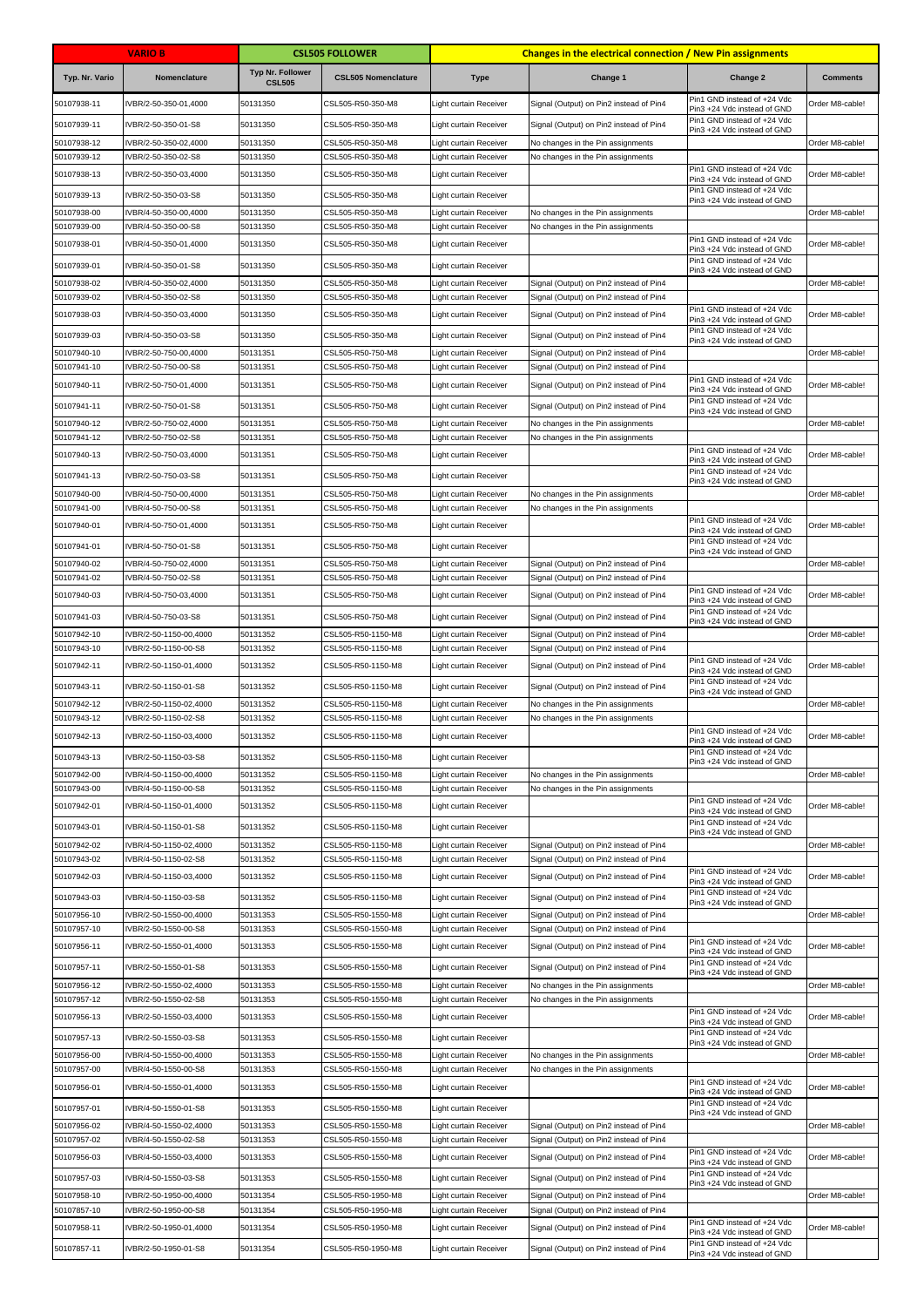|                            | <b>VARIO B</b>                                 |                                          | <b>CSL505 FOLLOWER</b>                   | <b>Changes in the electrical connection / New Pin assignments</b> |                                                                                    |                                                            |                 |
|----------------------------|------------------------------------------------|------------------------------------------|------------------------------------------|-------------------------------------------------------------------|------------------------------------------------------------------------------------|------------------------------------------------------------|-----------------|
| Typ. Nr. Vario             | Nomenclature                                   | <b>Typ Nr. Follower</b><br><b>CSL505</b> | <b>CSL505 Nomenclature</b>               | <b>Type</b>                                                       | Change 1                                                                           | Change 2                                                   | <b>Comments</b> |
| 50107958-12                | IVBR/2-50-1950-02,4000                         | 50131354                                 | CSL505-R50-1950-M8                       | Light curtain Receiver                                            | No changes in the Pin assignments                                                  |                                                            | Order M8-cable! |
| 50107857-12                | VBR/2-50-1950-02-S8                            | 50131354                                 | CSL505-R50-1950-M8                       | ight curtain Receiver                                             | No changes in the Pin assignments                                                  | Pin1 GND instead of +24 Vdc                                |                 |
| 50107958-13                | IVBR/2-50-1950-03,4000                         | 50131354                                 | CSL505-R50-1950-M8                       | Light curtain Receiver                                            |                                                                                    | Pin3 +24 Vdc instead of GND<br>Pin1 GND instead of +24 Vdc | Order M8-cable! |
| 50107857-13                | IVBR/2-50-1950-03-S8                           | 50131354                                 | CSL505-R50-1950-M8                       | Light curtain Receiver                                            |                                                                                    | Pin3 +24 Vdc instead of GND                                |                 |
| 50107958-00                | VBR/4-50-1950-00,4000                          | 50131354                                 | CSL505-R50-1950-M8                       | Light curtain Receiver                                            | No changes in the Pin assignments                                                  |                                                            | Order M8-cable! |
| 50107857-00<br>50107958-01 | VBR/4-50-1950-00-S8                            | 50131354<br>50131354                     | CSL505-R50-1950-M8<br>CSL505-R50-1950-M8 | Light curtain Receiver<br>Light curtain Receiver                  | No changes in the Pin assignments                                                  | Pin1 GND instead of +24 Vdc                                | Order M8-cable! |
|                            | 1000, 1950-01 VBR/4-50-1                       |                                          |                                          |                                                                   |                                                                                    | Pin3 +24 Vdc instead of GND<br>Pin1 GND instead of +24 Vdc |                 |
| 50107857-01                | IVBR/4-50-1950-01-S8                           | 50131354                                 | CSL505-R50-1950-M8                       | Light curtain Receiver                                            |                                                                                    | Pin3 +24 Vdc instead of GND                                |                 |
| 50107958-02<br>50107857-02 | IVBR/4-50-1950-02,4000<br>VBR/4-50-1950-02-S8  | 50131354<br>50131354                     | CSL505-R50-1950-M8<br>CSL505-R50-1950-M8 | <b>Light curtain Receiver</b><br>Light curtain Receiver           | Signal (Output) on Pin2 instead of Pin4<br>Signal (Output) on Pin2 instead of Pin4 |                                                            | Order M8-cable! |
| 50107958-03                | IVBR/4-50-1950-03,4000                         | 50131354                                 | CSL505-R50-1950-M8                       | Light curtain Receiver                                            | Signal (Output) on Pin2 instead of Pin4                                            | Pin1 GND instead of +24 Vdc                                | Order M8-cable! |
| 50107857-03                | IVBR/4-50-1950-03-S8                           | 50131354                                 | CSL505-R50-1950-M8                       | Light curtain Receiver                                            | Signal (Output) on Pin2 instead of Pin4                                            | Pin3 +24 Vdc instead of GND<br>Pin1 GND instead of +24 Vdc |                 |
| 50107959-10                | IVBR/2-50-2350-00,4000                         | 50131355                                 | CSL505-R50-2350-M8                       | Light curtain Receiver                                            | Signal (Output) on Pin2 instead of Pin4                                            | Pin3 +24 Vdc instead of GND                                | Order M8-cable! |
| 50107960-10                | IVBR/2-50-2350-00-S8                           | 50131355                                 | CSL505-R50-2350-M8                       | Light curtain Receiver                                            | Signal (Output) on Pin2 instead of Pin4                                            |                                                            |                 |
| 50107959-11                | VBR/2-50-2350-01,4000                          | 50131355                                 | CSL505-R50-2350-M8                       | Light curtain Receiver                                            | Signal (Output) on Pin2 instead of Pin4                                            | Pin1 GND instead of +24 Vdc<br>Pin3 +24 Vdc instead of GND | Order M8-cable! |
| 50107960-11                | IVBR/2-50-2350-01-S8                           | 50131355                                 | CSL505-R50-2350-M8                       | Light curtain Receiver                                            | Signal (Output) on Pin2 instead of Pin4                                            | Pin1 GND instead of +24 Vdc                                |                 |
| 50107959-12                | IVBR/2-50-2350-02,4000                         | 50131355                                 | CSL505-R50-2350-M8                       | Light curtain Receiver                                            | No changes in the Pin assignments                                                  | Pin3 +24 Vdc instead of GND                                | Order M8-cable! |
| 50107960-12                | VBR/2-50-2350-02-S8                            | 50131355                                 | CSL505-R50-2350-M8                       | ight curtain Receiver                                             | No changes in the Pin assignments                                                  |                                                            |                 |
| 50107959-13                | IVBR/2-50-2350-03,4000                         | 50131355                                 | CSL505-R50-2350-M8                       | <b>Light curtain Receiver</b>                                     |                                                                                    | Pin1 GND instead of +24 Vdc<br>Pin3 +24 Vdc instead of GND | Order M8-cable! |
| 50107960-13                | IVBR/2-50-2350-03-S8                           | 50131355                                 | CSL505-R50-2350-M8                       | Light curtain Receiver                                            |                                                                                    | Pin1 GND instead of +24 Vdc<br>Pin3 +24 Vdc instead of GND |                 |
| 50107959-00                | IVBR/4-50-2350-00,4000                         | 50131355                                 | CSL505-R50-2350-M8                       | Light curtain Receiver                                            | No changes in the Pin assignments                                                  |                                                            | Order M8-cable! |
| 50107960-00                | IVBR/4-50-2350-00-S8                           | 50131355                                 | CSL505-R50-2350-M8                       | Light curtain Receiver                                            | No changes in the Pin assignments                                                  |                                                            |                 |
| 50107959-01                | IVBR/4-50-2350-01,4000                         | 50131355                                 | CSL505-R50-2350-M8                       | <b>Light curtain Receiver</b>                                     |                                                                                    | Pin1 GND instead of +24 Vdc<br>Pin3 +24 Vdc instead of GND | Order M8-cable! |
| 50107960-01                | IVBR/4-50-2350-01-S8                           | 50131355                                 | CSL505-R50-2350-M8                       | Light curtain Receiver                                            |                                                                                    | Pin1 GND instead of +24 Vdc<br>Pin3 +24 Vdc instead of GND |                 |
| 50107959-02                | IVBR/4-50-2350-02,4000                         | 50131355                                 | CSL505-R50-2350-M8                       | Light curtain Receiver                                            | Signal (Output) on Pin2 instead of Pin4                                            |                                                            | Order M8-cable! |
| 50107960-02                | IVBR/4-50-2350-02-S8                           | 50131355                                 | CSL505-R50-2350-M8                       | Light curtain Receiver                                            | Signal (Output) on Pin2 instead of Pin4                                            | Pin1 GND instead of +24 Vdc                                |                 |
| 50107959-03                | IVBR/4-50-2350-03,4000                         | 50131355                                 | CSL505-R50-2350-M8                       | Light curtain Receiver                                            | Signal (Output) on Pin2 instead of Pin4                                            | Pin3 +24 Vdc instead of GND                                | Order M8-cable! |
| 50107960-03                | IVBR/4-50-2350-03-S8                           | 50131355                                 | CSL505-R50-2350-M8                       | Light curtain Receiver                                            | Signal (Output) on Pin2 instead of Pin4                                            | Pin1 GND instead of +24 Vdc<br>Pin3 +24 Vdc instead of GND |                 |
| 50107961-10                | VBR/2-50-2750-00,4000                          | 50131356                                 | CSL505-R50-2750-M8                       | Light curtain Receiver                                            | Signal (Output) on Pin2 instead of Pin4                                            |                                                            | Order M8-cable! |
| 50107964-10<br>50107961-11 | VBR/2-50-2750-00-S8<br>IVBR/2-50-2750-01,4000  | 50131356<br>50131356                     | CSL505-R50-2750-M8<br>CSL505-R50-2750-M8 | Light curtain Receiver<br>Light curtain Receiver                  | Signal (Output) on Pin2 instead of Pin4                                            | Pin1 GND instead of +24 Vdc                                | Order M8-cable! |
|                            |                                                |                                          |                                          |                                                                   | Signal (Output) on Pin2 instead of Pin4                                            | Pin3 +24 Vdc instead of GND<br>Pin1 GND instead of +24 Vdc |                 |
| 50107964-11                | IVBR/2-50-2750-01-S8                           | 50131356                                 | CSL505-R50-2750-M8                       | Light curtain Receiver                                            | Signal (Output) on Pin2 instead of Pin4                                            | Pin3 +24 Vdc instead of GND                                |                 |
| 50107961-12<br>50107964-12 | IVBR/2-50-2750-02,4000<br>VBR/2-50-2750-02-S8  | 50131356<br>50131356                     | CSL505-R50-2750-M8<br>CSL505-R50-2750-M8 | Light curtain Receiver<br>Light curtain Receiver                  | No changes in the Pin assignments<br>No changes in the Pin assignments             |                                                            | Order M8-cable! |
| 50107961-13                | IVBR/2-50-2750-03,4000                         | 50131356                                 | CSL505-R50-2750-M8                       | Light curtain Receiver                                            |                                                                                    | Pin1 GND instead of +24 Vdc                                | Order M8-cable! |
| 50107964-13                | IVBR/2-50-2750-03-S8                           | 50131356                                 | CSL505-R50-2750-M8                       | <b>Light curtain Receiver</b>                                     |                                                                                    | Pin3 +24 Vdc instead of GND<br>Pin1 GND instead of +24 Vdc |                 |
| 50107961-00                | IVBR/4-50-2750-00,4000                         | 50131356                                 | CSL505-R50-2750-M8                       | Light curtain Receiver                                            | No changes in the Pin assignments                                                  | Pin3 +24 Vdc instead of GND                                | Order M8-cable! |
| 50107964-00                | IVBR/4-50-2750-00-S8                           | 50131356                                 | CSL505-R50-2750-M8                       | Light curtain Receiver                                            | No changes in the Pin assignments                                                  |                                                            |                 |
| 50107961-01                | IVBR/4-50-2750-01,4000                         | 50131356                                 | CSL505-R50-2750-M8                       | Light curtain Receiver                                            |                                                                                    | Pin1 GND instead of +24 Vdc<br>Pin3 +24 Vdc instead of GND | Order M8-cable! |
| 50107964-01                | IVBR/4-50-2750-01-S8                           | 50131356                                 | CSL505-R50-2750-M8                       | Light curtain Receiver                                            |                                                                                    | Pin1 GND instead of +24 Vdc<br>Pin3 +24 Vdc instead of GND |                 |
| 50107961-02                | IVBR/4-50-2750-02,4000                         | 50131356                                 | CSL505-R50-2750-M8                       | Light curtain Receiver                                            | Signal (Output) on Pin2 instead of Pin4                                            |                                                            | Order M8-cable! |
| 50107964-02                | IVBR/4-50-2750-02-S8                           | 50131356                                 | CSL505-R50-2750-M8                       | Light curtain Receiver                                            | Signal (Output) on Pin2 instead of Pin4                                            | Pin1 GND instead of +24 Vdc                                |                 |
| 50107961-03                | IVBR/4-50-2750-03,4000                         | 50131356                                 | CSL505-R50-2750-M8                       | Light curtain Receiver                                            | Signal (Output) on Pin2 instead of Pin4                                            | Pin3 +24 Vdc instead of GND                                | Order M8-cable! |
| 50107964-03                | IVBR/4-50-2750-03-S8                           | 50131356                                 | CSL505-R50-2750-M8                       | Light curtain Receiver                                            | Signal (Output) on Pin2 instead of Pin4                                            | Pin1 GND instead of +24 Vdc<br>Pin3 +24 Vdc instead of GND |                 |
| 50107965-10                | IVBR/2-50-3150-00,4000                         | 50131357                                 | CSL505-R50-3150-M8                       | Light curtain Receiver                                            | Signal (Output) on Pin2 instead of Pin4                                            |                                                            | Order M8-cable! |
| 50107966-10<br>50107965-11 | IVBR/2-50-3150-00-S8<br>IVBR/2-50-3150-01,4000 | 50131357<br>50131357                     | CSL505-R50-3150-M8<br>CSL505-R50-3150-M8 | Light curtain Receiver                                            | Signal (Output) on Pin2 instead of Pin4<br>Signal (Output) on Pin2 instead of Pin4 | Pin1 GND instead of +24 Vdc                                | Order M8-cable! |
|                            |                                                |                                          |                                          | Light curtain Receiver                                            |                                                                                    | Pin3 +24 Vdc instead of GND<br>Pin1 GND instead of +24 Vdc |                 |
| 50107966-11                | IVBR/2-50-3150-01-S8                           | 50131357                                 | CSL505-R50-3150-M8                       | Light curtain Receiver                                            | Signal (Output) on Pin2 instead of Pin4                                            | Pin3 +24 Vdc instead of GND                                |                 |
| 50107965-12<br>50107966-12 | IVBR/2-50-3150-02,4000<br>IVBR/2-50-3150-02-S8 | 50131357<br>50131357                     | CSL505-R50-3150-M8<br>CSL505-R50-3150-M8 | Light curtain Receiver<br>Light curtain Receiver                  | No changes in the Pin assignments<br>No changes in the Pin assignments             |                                                            | Order M8-cable! |
| 50107965-13                | IVBR/2-50-3150-03,4000                         | 50131357                                 | CSL505-R50-3150-M8                       | Light curtain Receiver                                            |                                                                                    | Pin1 GND instead of +24 Vdc                                | Order M8-cable! |
| 50107966-13                | IVBR/2-50-3150-03-S8                           | 50131357                                 | CSL505-R50-3150-M8                       | Light curtain Receiver                                            |                                                                                    | Pin3 +24 Vdc instead of GND<br>Pin1 GND instead of +24 Vdc |                 |
| 50107965-00                | IVBR/4-50-3150-00,4000                         | 50131357                                 | CSL505-R50-3150-M8                       | Light curtain Receiver                                            | No changes in the Pin assignments                                                  | Pin3 +24 Vdc instead of GND                                | Order M8-cable! |
| 50107966-00                | IVBR/4-50-3150-00-S8                           | 50131357                                 | CSL505-R50-3150-M8                       | Light curtain Receiver                                            | No changes in the Pin assignments                                                  |                                                            |                 |
| 50107965-01                | IVBR/4-50-3150-01,4000                         | 50131357                                 | CSL505-R50-3150-M8                       | Light curtain Receiver                                            |                                                                                    | Pin1 GND instead of +24 Vdc<br>Pin3 +24 Vdc instead of GND | Order M8-cable! |
| 50107966-01                | IVBR/4-50-3150-01-S8                           | 50131357                                 | CSL505-R50-3150-M8                       | Light curtain Receiver                                            |                                                                                    | Pin1 GND instead of +24 Vdc                                |                 |
| 50107965-02                | IVBR/4-50-3150-02,4000                         | 50131357                                 | CSL505-R50-3150-M8                       | Light curtain Receiver                                            | Signal (Output) on Pin2 instead of Pin4                                            | Pin3 +24 Vdc instead of GND                                | Order M8-cable! |
| 50107966-02                | IVBR/4-50-3150-02-S8                           | 50131357                                 | CSL505-R50-3150-M8                       | Light curtain Receiver                                            | Signal (Output) on Pin2 instead of Pin4                                            |                                                            |                 |
| 50107965-03                | IVBR/4-50-3150-03,4000                         | 50131357                                 | CSL505-R50-3150-M8                       | Light curtain Receiver                                            | Signal (Output) on Pin2 instead of Pin4                                            | Pin1 GND instead of +24 Vdc<br>Pin3 +24 Vdc instead of GND | Order M8-cable! |
| 50107966-03                | IVBR/4-50-3150-03-S8                           | 50131357                                 | CSL505-R50-3150-M8                       | Light curtain Receiver                                            | Signal (Output) on Pin2 instead of Pin4                                            | Pin1 GND instead of +24 Vdc<br>Pin3 +24 Vdc instead of GND |                 |
| 50107969-10                | IVBR/2-100-700-00,4000                         | 50131358                                 | CSL505-R100-700-M8                       | Light curtain Receiver                                            | Signal (Output) on Pin2 instead of Pin4                                            |                                                            | Order M8-cable! |
| 50107970-10                | IVBR/2-100-700-00-S8                           | 50131358                                 | CSL505-R100-700-M8                       | Light curtain Receiver                                            | Signal (Output) on Pin2 instead of Pin4                                            | Pin1 GND instead of +24 Vdc                                |                 |
| 50107969-11                | IVBR/2-100-700-01,4000                         | 50131358                                 | CSL505-R100-700-M8                       | Light curtain Receiver                                            | Signal (Output) on Pin2 instead of Pin4                                            | Pin3 +24 Vdc instead of GND                                | Order M8-cable! |
| 50107970-11                | IVBR/2-100-700-01-S8                           | 50131358                                 | CSL505-R100-700-M8                       | Light curtain Receiver                                            | Signal (Output) on Pin2 instead of Pin4                                            | Pin1 GND instead of +24 Vdc<br>Pin3 +24 Vdc instead of GND |                 |
| 50107969-12                | IVBR/2-100-700-02,4000                         | 50131358                                 | CSL505-R100-700-M8                       | Light curtain Receiver                                            | No changes in the Pin assignments                                                  |                                                            | Order M8-cable! |
| 50107970-12                | IVBR/2-100-700-02-S8                           | 50131358                                 | CSL505-R100-700-M8                       | Light curtain Receiver                                            | No changes in the Pin assignments                                                  |                                                            |                 |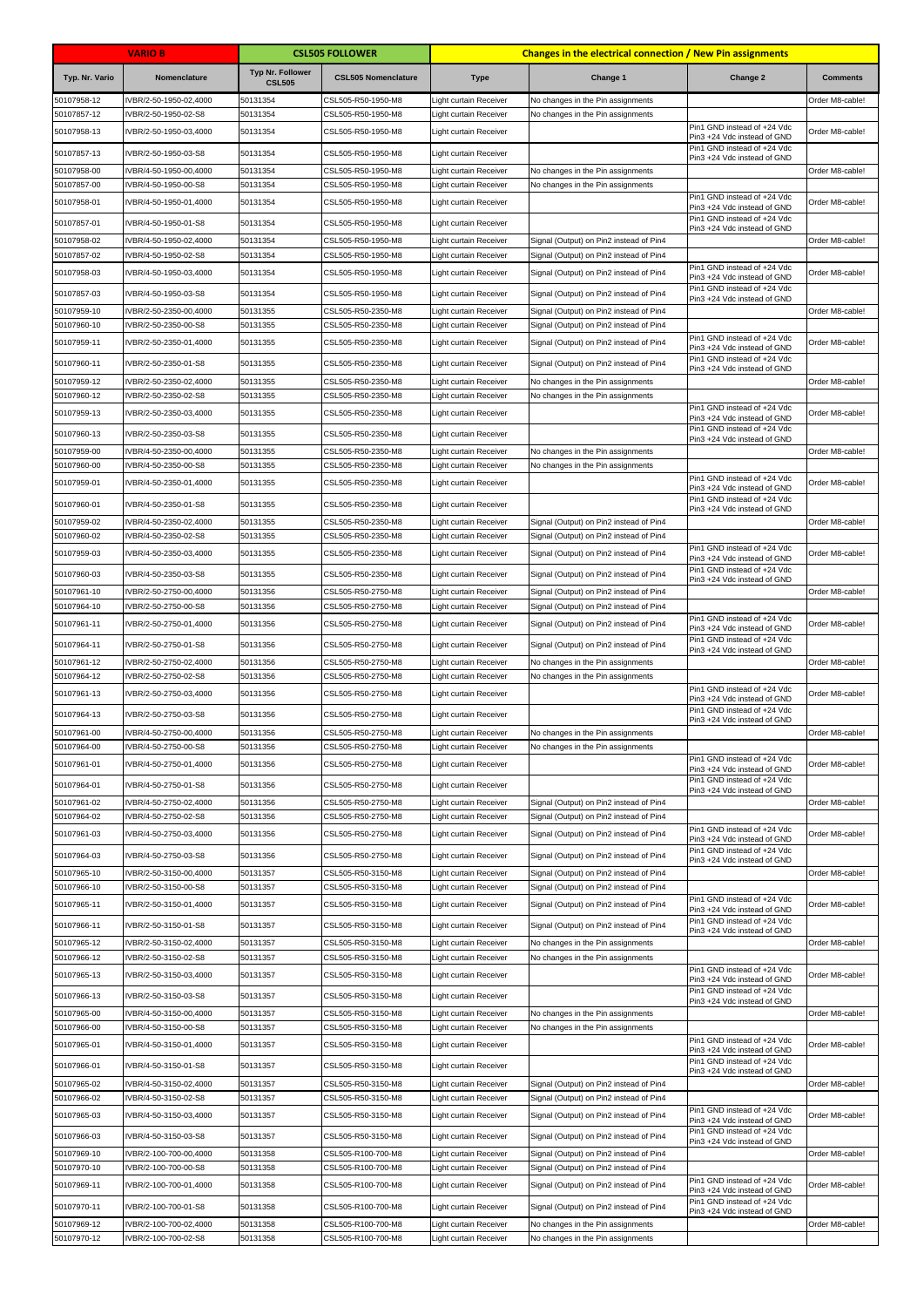|                            | <b>VARIO B</b>                                   |                                          | <b>CSL505 FOLLOWER</b>                     |                                                  | Changes in the electrical connection / New Pin assignments                         |                                                            |                 |
|----------------------------|--------------------------------------------------|------------------------------------------|--------------------------------------------|--------------------------------------------------|------------------------------------------------------------------------------------|------------------------------------------------------------|-----------------|
| Typ. Nr. Vario             | Nomenclature                                     | <b>Typ Nr. Follower</b><br><b>CSL505</b> | <b>CSL505 Nomenclature</b>                 | <b>Type</b>                                      | Change 1                                                                           | Change 2                                                   | <b>Comments</b> |
| 50107969-13                | IVBR/2-100-700-03,4000                           | 50131358                                 | CSL505-R100-700-M8                         | Light curtain Receiver                           |                                                                                    | Pin1 GND instead of +24 Vdc<br>Pin3 +24 Vdc instead of GND | Order M8-cable! |
| 50107970-13                | IVBR/2-100-700-03-S8                             | 50131358                                 | CSL505-R100-700-M8                         | Light curtain Receiver                           |                                                                                    | Pin1 GND instead of +24 Vdc<br>Pin3 +24 Vdc instead of GND |                 |
| 50107969-00                | VBR/4-100-700-00,4000                            | 50131358                                 | CSL505-R100-700-M8                         | Light curtain Receiver                           | No changes in the Pin assignments                                                  |                                                            | Order M8-cable! |
| 50107970-00                | VBR/4-100-700-00-S8                              | 50131358                                 | CSL505-R100-700-M8                         | Light curtain Receiver                           | No changes in the Pin assignments                                                  | Pin1 GND instead of +24 Vdc                                |                 |
| 50107969-01                | IVBR/4-100-700-01,4000                           | 50131358                                 | CSL505-R100-700-M8                         | Light curtain Receiver                           |                                                                                    | Pin3 +24 Vdc instead of GND<br>Pin1 GND instead of +24 Vdc | Order M8-cable! |
| 50107970-01                | IVBR/4-100-700-01-S8                             | 50131358                                 | CSL505-R100-700-M8                         | Light curtain Receiver                           |                                                                                    | Pin3 +24 Vdc instead of GND                                |                 |
| 50107969-02<br>50107970-02 | IVBR/4-100-700-02,4000<br>VBR/4-100-700-02-S8    | 50131358<br>50131358                     | CSL505-R100-700-M8<br>CSL505-R100-700-M8   | Light curtain Receiver<br>Light curtain Receiver | Signal (Output) on Pin2 instead of Pin4<br>Signal (Output) on Pin2 instead of Pin4 |                                                            | Order M8-cable! |
| 50107969-03                | IVBR/4-100-700-03,4000                           | 50131358                                 | CSL505-R100-700-M8                         | Light curtain Receiver                           | Signal (Output) on Pin2 instead of Pin4                                            | Pin1 GND instead of +24 Vdc<br>Pin3 +24 Vdc instead of GND | Order M8-cable! |
| 50107970-03                | IVBR/4-100-700-03-S8                             | 50131358                                 | CSL505-R100-700-M8                         | Light curtain Receiver                           | Signal (Output) on Pin2 instead of Pin4                                            | Pin1 GND instead of +24 Vdc<br>Pin3 +24 Vdc instead of GND |                 |
| 50107972-10                | IVBR/2-100-1100-00,4000                          | 50131359                                 | CSL505-R100-1100-M8                        | Light curtain Receiver                           | Signal (Output) on Pin2 instead of Pin4                                            |                                                            | Order M8-cable! |
| 50107974-10                | IVBR/2-100-1100-00-S8                            | 50131359                                 | CSL505-R100-1100-M8                        | Light curtain Receiver                           | Signal (Output) on Pin2 instead of Pin4                                            | Pin1 GND instead of +24 Vdc                                |                 |
| 50107972-11                | VBR/2-100-1100-01,4000                           | 50131359                                 | CSL505-R100-1100-M8                        | Light curtain Receiver                           | Signal (Output) on Pin2 instead of Pin4                                            | Pin3 +24 Vdc instead of GND<br>Pin1 GND instead of +24 Vdc | Order M8-cable! |
| 50107974-11                | IVBR/2-100-1100-01-S8                            | 50131359                                 | CSL505-R100-1100-M8                        | Light curtain Receiver                           | Signal (Output) on Pin2 instead of Pin4                                            | Pin3 +24 Vdc instead of GND                                |                 |
| 50107972-12<br>50107974-12 | IVBR/2-100-1100-02,4000<br>IVBR/2-100-1100-02-S8 | 50131359<br>50131359                     | CSL505-R100-1100-M8<br>CSL505-R100-1100-M8 | Light curtain Receiver<br>Light curtain Receiver | No changes in the Pin assignments<br>No changes in the Pin assignments             |                                                            | Order M8-cable! |
| 50107972-13                | IVBR/2-100-1100-03,4000                          | 50131359                                 | CSL505-R100-1100-M8                        | Light curtain Receiver                           |                                                                                    | Pin1 GND instead of +24 Vdc<br>Pin3 +24 Vdc instead of GND | Order M8-cable! |
| 50107974-13                | IVBR/2-100-1100-03-S8                            | 50131359                                 | CSL505-R100-1100-M8                        | Light curtain Receiver                           |                                                                                    | Pin1 GND instead of +24 Vdc<br>Pin3 +24 Vdc instead of GND |                 |
| 50107972-00                | IVBR/4-100-1100-00,4000                          | 50131359                                 | CSL505-R100-1100-M8                        | Light curtain Receiver                           | No changes in the Pin assignments                                                  |                                                            | Order M8-cable! |
| 50107974-00                | IVBR/4-100-1100-00-S8                            | 50131359                                 | CSL505-R100-1100-M8                        | Light curtain Receiver                           | No changes in the Pin assignments                                                  | Pin1 GND instead of +24 Vdc                                |                 |
| 50107972-01                | IVBR/4-100-1100-01,4000                          | 50131359                                 | CSL505-R100-1100-M8                        | Light curtain Receiver                           |                                                                                    | Pin3 +24 Vdc instead of GND                                | Order M8-cable! |
| 50107974-01                | IVBR/4-100-1100-01-S8                            | 50131359                                 | CSL505-R100-1100-M8                        | Light curtain Receiver                           |                                                                                    | Pin1 GND instead of +24 Vdc<br>Pin3 +24 Vdc instead of GND |                 |
| 50107972-02<br>50107974-02 | IVBR/4-100-1100-02,4000<br>IVBR/4-100-1100-02-S8 | 50131359<br>50131359                     | CSL505-R100-1100-M8<br>CSL505-R100-1100-M8 | Light curtain Receiver<br>Light curtain Receiver | Signal (Output) on Pin2 instead of Pin4<br>Signal (Output) on Pin2 instead of Pin4 |                                                            | Order M8-cable! |
| 50107972-03                | IVBR/4-100-1100-03,4000                          | 50131359                                 | CSL505-R100-1100-M8                        | Light curtain Receiver                           | Signal (Output) on Pin2 instead of Pin4                                            | Pin1 GND instead of +24 Vdc                                | Order M8-cable! |
| 50107974-03                | IVBR/4-100-1100-03-S8                            | 50131359                                 | CSL505-R100-1100-M8                        | Light curtain Receiver                           | Signal (Output) on Pin2 instead of Pin4                                            | Pin3 +24 Vdc instead of GND<br>Pin1 GND instead of +24 Vdc |                 |
| 50107975-10                | IVBR/2-100-1500-00,4000                          | 50131360                                 | CSL505-R100-1500-M8                        | Light curtain Receiver                           | Signal (Output) on Pin2 instead of Pin4                                            | Pin3 +24 Vdc instead of GND                                | Order M8-cable! |
| 50107976-10                | IVBR/2-100-1500-00-S8                            | 50131360                                 | CSL505-R100-1500-M8                        | Light curtain Receiver                           | Signal (Output) on Pin2 instead of Pin4                                            |                                                            |                 |
| 50107975-11                | IVBR/2-100-1500-01,4000                          | 50131360                                 | CSL505-R100-1500-M8                        | Light curtain Receiver                           | Signal (Output) on Pin2 instead of Pin4                                            | Pin1 GND instead of +24 Vdc<br>Pin3 +24 Vdc instead of GND | Order M8-cable! |
| 50107976-11                | IVBR/2-100-1500-01-S8                            | 50131360                                 | CSL505-R100-1500-M8                        | Light curtain Receiver                           | Signal (Output) on Pin2 instead of Pin4                                            | Pin1 GND instead of +24 Vdc<br>Pin3 +24 Vdc instead of GND |                 |
| 50107975-12                | IVBR/2-100-1500-02,4000                          | 50131360                                 | CSL505-R100-1500-M8                        | Light curtain Receiver                           | No changes in the Pin assignments                                                  |                                                            | Order M8-cable! |
| 50107976-12<br>50107975-13 | VBR/2-100-1500-02-S8<br>IVBR/2-100-1500-03,4000  | 50131360<br>50131360                     | CSL505-R100-1500-M8<br>CSL505-R100-1500-M8 | Light curtain Receiver<br>Light curtain Receiver | No changes in the Pin assignments                                                  | Pin1 GND instead of +24 Vdc                                | Order M8-cable! |
| 50107976-13                | IVBR/2-100-1500-03-S8                            | 50131360                                 | CSL505-R100-1500-M8                        |                                                  |                                                                                    | Pin3 +24 Vdc instead of GND<br>Pin1 GND instead of +24 Vdc |                 |
| 50107975-00                | IVBR/4-100-1500-00.4000                          | 50131360                                 | CSL505-R100-1500-M8                        | Light curtain Receiver<br>Light curtain Receiver | No changes in the Pin assignments                                                  | Pin3 +24 Vdc instead of GND                                | Order M8-cable! |
| 50107976-00                | VBR/4-100-1500-00-S8                             | 50131360                                 | CSL505-R100-1500-M8                        | <b>Light curtain Receiver</b>                    | No changes in the Pin assignments                                                  |                                                            |                 |
| 50107975-01                | IVBR/4-100-1500-01,4000                          | 50131360                                 | CSL505-R100-1500-M8                        | Light curtain Receiver                           |                                                                                    | Pin1 GND instead of +24 Vdc<br>Pin3 +24 Vdc instead of GND | Order M8-cable! |
| 50107976-01                | IVBR/4-100-1500-01-S8                            | 50131360                                 | CSL505-R100-1500-M8                        | Light curtain Receiver                           |                                                                                    | Pin1 GND instead of +24 Vdc<br>Pin3 +24 Vdc instead of GND |                 |
| 50107975-02                | IVBR/4-100-1500-02,4000                          | 50131360                                 | CSL505-R100-1500-M8                        | Light curtain Receiver                           | Signal (Output) on Pin2 instead of Pin4                                            |                                                            | Order M8-cable! |
| 50107976-02<br>50107975-03 | IVBR/4-100-1500-02-S8<br>IVBR/4-100-1500-03,4000 | 50131360<br>50131360                     | CSL505-R100-1500-M8<br>CSL505-R100-1500-M8 | Light curtain Receiver<br>Light curtain Receiver | Signal (Output) on Pin2 instead of Pin4<br>Signal (Output) on Pin2 instead of Pin4 | Pin1 GND instead of +24 Vdc                                | Order M8-cable! |
|                            |                                                  |                                          |                                            |                                                  |                                                                                    | Pin3 +24 Vdc instead of GND<br>Pin1 GND instead of +24 Vdc |                 |
| 50107976-03<br>50107977-10 | IVBR/4-100-1500-03-S8<br>IVBR/2-100-1900-00,4000 | 50131360<br>50131361                     | CSL505-R100-1500-M8<br>CSL505-R100-1900-M8 | Light curtain Receiver<br>Light curtain Receiver | Signal (Output) on Pin2 instead of Pin4<br>Signal (Output) on Pin2 instead of Pin4 | Pin3 +24 Vdc instead of GND                                | Order M8-cable! |
| 50107985-10                | VBR/2-100-1900-00-S8                             | 50131361                                 | CSL505-R100-1900-M8                        | Light curtain Receiver                           | Signal (Output) on Pin2 instead of Pin4                                            |                                                            |                 |
| 50107977-11                | IVBR/2-100-1900-01,4000                          | 50131361                                 | CSL505-R100-1900-M8                        | Light curtain Receiver                           | Signal (Output) on Pin2 instead of Pin4                                            | Pin1 GND instead of +24 Vdc<br>Pin3 +24 Vdc instead of GND | Order M8-cable! |
| 50107985-11                | IVBR/2-100-1900-01-S8                            | 50131361                                 | CSL505-R100-1900-M8                        | Light curtain Receiver                           | Signal (Output) on Pin2 instead of Pin4                                            | Pin1 GND instead of +24 Vdc<br>Pin3 +24 Vdc instead of GND |                 |
| 50107977-12                | IVBR/2-100-1900-02,4000                          | 50131361                                 | CSL505-R100-1900-M8                        | Light curtain Receiver                           | No changes in the Pin assignments                                                  |                                                            | Order M8-cable! |
| 50107985-12                | VBR/2-100-1900-02-S8                             | 50131361                                 | CSL505-R100-1900-M8                        | <b>Light curtain Receiver</b>                    | No changes in the Pin assignments                                                  | Pin1 GND instead of +24 Vdc                                |                 |
| 50107977-13                | IVBR/2-100-1900-03,4000                          | 50131361                                 | CSL505-R100-1900-M8                        | Light curtain Receiver                           |                                                                                    | Pin3 +24 Vdc instead of GND<br>Pin1 GND instead of +24 Vdc | Order M8-cable! |
| 50107985-13<br>50107977-00 | IVBR/2-100-1900-03-S8<br>IVBR/4-100-1900-00,4000 | 50131361<br>50131361                     | CSL505-R100-1900-M8<br>CSL505-R100-1900-M8 | Light curtain Receiver<br>Light curtain Receiver | No changes in the Pin assignments                                                  | Pin3 +24 Vdc instead of GND                                | Order M8-cable! |
| 50107985-00                | VBR/4-100-1900-00-S8                             | 50131361                                 | CSL505-R100-1900-M8                        | Light curtain Receiver                           | No changes in the Pin assignments                                                  |                                                            |                 |
| 50107977-01                | IVBR/4-100-1900-01,4000                          | 50131361                                 | CSL505-R100-1900-M8                        | Light curtain Receiver                           |                                                                                    | Pin1 GND instead of +24 Vdc<br>Pin3 +24 Vdc instead of GND | Order M8-cable! |
| 50107985-01                | IVBR/4-100-1900-01-S8                            | 50131361                                 | CSL505-R100-1900-M8                        | Light curtain Receiver                           |                                                                                    | Pin1 GND instead of +24 Vdc<br>Pin3 +24 Vdc instead of GND |                 |
| 50107977-02                | IVBR/4-100-1900-02,4000                          | 50131361                                 | CSL505-R100-1900-M8                        | Light curtain Receiver                           | Signal (Output) on Pin2 instead of Pin4                                            |                                                            | Order M8-cable! |
| 50107985-02                | IVBR/4-100-1900-02-S8                            | 50131361                                 | CSL505-R100-1900-M8                        | Light curtain Receiver                           | Signal (Output) on Pin2 instead of Pin4                                            | Pin1 GND instead of +24 Vdc                                |                 |
| 50107977-03                | IVBR/4-100-1900-03,4000                          | 50131361                                 | CSL505-R100-1900-M8                        | Light curtain Receiver                           | Signal (Output) on Pin2 instead of Pin4                                            | Pin3 +24 Vdc instead of GND<br>Pin1 GND instead of +24 Vdc | Order M8-cable! |
| 50107985-03                | IVBR/4-100-1900-03-S8                            | 50131361                                 | CSL505-R100-1900-M8                        | Light curtain Receiver                           | Signal (Output) on Pin2 instead of Pin4                                            | Pin3 +24 Vdc instead of GND                                |                 |
| 50107986-10<br>50107988-10 | IVBR/2-100-2300-00,4000<br>IVBR/2-100-2300-00-S8 | 50131362<br>50131362                     | CSL505-R100-2300-M8<br>CSL505-R100-2300-M8 | Light curtain Receiver<br>Light curtain Receiver | Signal (Output) on Pin2 instead of Pin4<br>Signal (Output) on Pin2 instead of Pin4 |                                                            | Order M8-cable! |
| 50107986-11                | IVBR/2-100-2300-01,4000                          | 50131362                                 | CSL505-R100-2300-M8                        | Light curtain Receiver                           | Signal (Output) on Pin2 instead of Pin4                                            | Pin1 GND instead of +24 Vdc<br>Pin3 +24 Vdc instead of GND | Order M8-cable! |
| 50107988-11                | IVBR/2-100-2300-01-S8                            | 50131362                                 | CSL505-R100-2300-M8                        | Light curtain Receiver                           | Signal (Output) on Pin2 instead of Pin4                                            | Pin1 GND instead of +24 Vdc<br>Pin3 +24 Vdc instead of GND |                 |
| 50107986-12                | IVBR/2-100-2300-02,4000                          | 50131362                                 | CSL505-R100-2300-M8                        | Light curtain Receiver                           | No changes in the Pin assignments                                                  |                                                            | Order M8-cable! |
| 50107988-12                | IVBR/2-100-2300-02-S8                            | 50131362                                 | CSL505-R100-2300-M8                        | Light curtain Receiver                           | No changes in the Pin assignments                                                  | Pin1 GND instead of +24 Vdc                                |                 |
| 50107986-13                | IVBR/2-100-2300-03,4000                          | 50131362                                 | CSL505-R100-2300-M8                        | Light curtain Receiver                           |                                                                                    | Pin3 +24 Vdc instead of GND                                | Order M8-cable! |
| 50107988-13                | IVBR/2-100-2300-03-S8                            | 50131362                                 | CSL505-R100-2300-M8                        | Light curtain Receiver                           |                                                                                    | Pin1 GND instead of +24 Vdc<br>Pin3 +24 Vdc instead of GND |                 |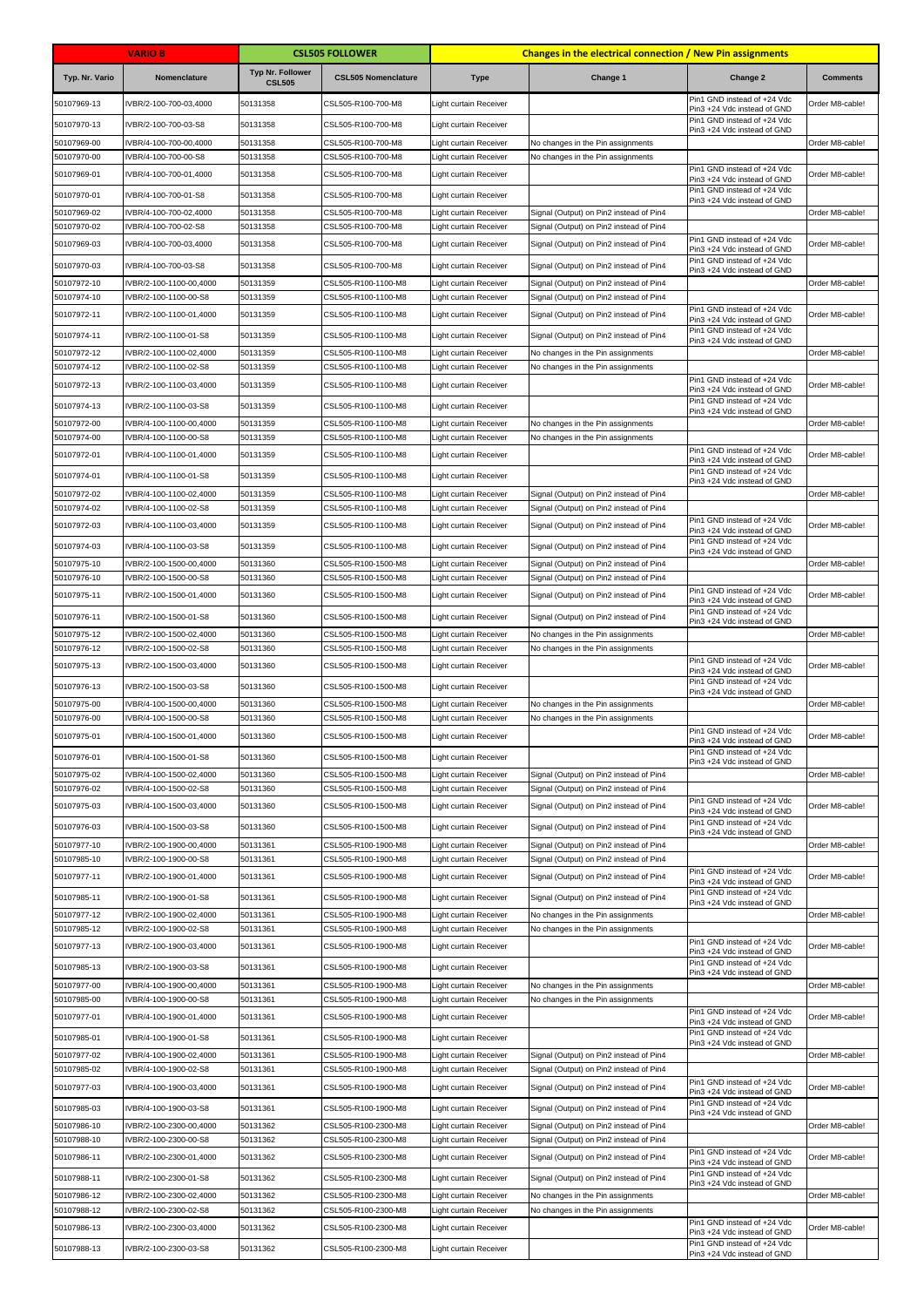|                            | <b>VARIO B</b>                                   |                                          | <b>CSL505 FOLLOWER</b>                     |                                                        | <b>Changes in the electrical connection / New Pin assignments</b>      |                                                                                           |                 |
|----------------------------|--------------------------------------------------|------------------------------------------|--------------------------------------------|--------------------------------------------------------|------------------------------------------------------------------------|-------------------------------------------------------------------------------------------|-----------------|
| Typ. Nr. Vario             | Nomenclature                                     | <b>Typ Nr. Follower</b><br><b>CSL505</b> | <b>CSL505 Nomenclature</b>                 | <b>Type</b>                                            | Change 1                                                               | Change 2                                                                                  | <b>Comments</b> |
| 50107986-00                | IVBR/4-100-2300-00,4000                          | 50131362                                 | CSL505-R100-2300-M8                        | Light curtain Receiver                                 | No changes in the Pin assignments                                      |                                                                                           | Order M8-cable! |
| 50107988-00                | VBR/4-100-2300-00-S8                             | 50131362                                 | CSL505-R100-2300-M8                        | ight curtain Receiver                                  | No changes in the Pin assignments                                      |                                                                                           |                 |
| 50107986-01                | IVBR/4-100-2300-01,4000                          | 50131362                                 | CSL505-R100-2300-M8                        | Light curtain Receiver                                 |                                                                        | Pin1 GND instead of +24 Vdc<br>Pin3 +24 Vdc instead of GND                                | Order M8-cable! |
| 50107988-01                | IVBR/4-100-2300-01-S8                            | 50131362                                 | CSL505-R100-2300-M8                        | Light curtain Receiver                                 |                                                                        | Pin1 GND instead of +24 Vdc<br>Pin3 +24 Vdc instead of GND                                |                 |
| 50107986-02                | IVBR/4-100-2300-02,4000                          | 50131362                                 | CSL505-R100-2300-M8                        | Light curtain Receiver                                 | Signal (Output) on Pin2 instead of Pin4                                |                                                                                           | Order M8-cable! |
| 50107988-02                | IVBR/4-100-2300-02-S8                            | 50131362                                 | CSL505-R100-2300-M8                        | Light curtain Receiver                                 | Signal (Output) on Pin2 instead of Pin4                                | Pin1 GND instead of +24 Vdc                                                               |                 |
| 50107986-03                | IVBR/4-100-2300-03,4000                          | 50131362                                 | CSL505-R100-2300-M8                        | Light curtain Receiver                                 | Signal (Output) on Pin2 instead of Pin4                                | Pin3 +24 Vdc instead of GND                                                               | Order M8-cable! |
| 50107988-03                | IVBR/4-100-2300-03-S8                            | 50131362                                 | CSL505-R100-2300-M8                        | Light curtain Receiver                                 | Signal (Output) on Pin2 instead of Pin4                                | Pin1 GND instead of +24 Vdc<br>Pin3 +24 Vdc instead of GND                                |                 |
| 50107990-10                | IVBR/2-100-2700-00,4000                          | 50131363                                 | CSL505-R100-2700-M8                        | Light curtain Receiver                                 | Signal (Output) on Pin2 instead of Pin4                                |                                                                                           | Order M8-cable! |
| 50107992-10                | VBR/2-100-2700-00-S8                             | 50131363                                 | CSL505-R100-2700-M8                        | Light curtain Receiver                                 | Signal (Output) on Pin2 instead of Pin4                                | Pin1 GND instead of +24 Vdc                                                               |                 |
| 50107990-11                | IVBR/2-100-2700-01,4000                          | 50131363                                 | CSL505-R100-2700-M8                        | Light curtain Receiver                                 | Signal (Output) on Pin2 instead of Pin4                                | Pin3 +24 Vdc instead of GND<br>Pin1 GND instead of +24 Vdc                                | Order M8-cable! |
| 50107992-11                | IVBR/2-100-2700-01-S8                            | 50131363                                 | CSL505-R100-2700-M8                        | Light curtain Receiver                                 | Signal (Output) on Pin2 instead of Pin4                                | Pin3 +24 Vdc instead of GND                                                               |                 |
| 50107990-12<br>50107992-12 | VBR/2-100-2700-02,4000<br>VBR/2-100-2700-02-S8   | 50131363<br>50131363                     | CSL505-R100-2700-M8<br>CSL505-R100-2700-M8 | Light curtain Receiver<br>Light curtain Receiver       | No changes in the Pin assignments<br>No changes in the Pin assignments |                                                                                           | Order M8-cable! |
| 50107990-13                | IVBR/2-100-2700-03,4000                          | 50131363                                 | CSL505-R100-2700-M8                        | Light curtain Receiver                                 |                                                                        | Pin1 GND instead of +24 Vdc                                                               | Order M8-cable! |
| 50107992-13                | IVBR/2-100-2700-03-S8                            | 50131363                                 | CSL505-R100-2700-M8                        | Light curtain Receiver                                 |                                                                        | Pin3 +24 Vdc instead of GND<br>Pin1 GND instead of +24 Vdc                                |                 |
|                            |                                                  | 50131363                                 |                                            |                                                        |                                                                        | Pin3 +24 Vdc instead of GND                                                               | Order M8-cable! |
| 50107990-00<br>50107992-00 | IVBR/4-100-2700-00,4000<br>VBR/4-100-2700-00-S8  | 50131363                                 | CSL505-R100-2700-M8<br>CSL505-R100-2700-M8 | Light curtain Receiver<br>Light curtain Receiver       | No changes in the Pin assignments<br>No changes in the Pin assignments |                                                                                           |                 |
| 50107990-01                | IVBR/4-100-2700-01,4000                          | 50131363                                 | CSL505-R100-2700-M8                        | Light curtain Receiver                                 |                                                                        | Pin1 GND instead of +24 Vdc<br>Pin3 +24 Vdc instead of GND                                | Order M8-cable! |
| 50107992-01                | IVBR/4-100-2700-01-S8                            | 50131363                                 | CSL505-R100-2700-M8                        | Light curtain Receiver                                 |                                                                        | Pin1 GND instead of +24 Vdc                                                               |                 |
| 50107990-02                | IVBR/4-100-2700-02,4000                          | 50131363                                 | CSL505-R100-2700-M8                        | ight curtain Receiver                                  | Signal (Output) on Pin2 instead of Pin4                                | Pin3 +24 Vdc instead of GND                                                               | Order M8-cable! |
| 50107992-02                | VBR/4-100-2700-02-S8                             | 50131363                                 | CSL505-R100-2700-M8                        | Light curtain Receiver                                 | Signal (Output) on Pin2 instead of Pin4                                |                                                                                           |                 |
| 50107990-03                | IVBR/4-100-2700-03,4000                          | 50131363                                 | CSL505-R100-2700-M8                        | Light curtain Receiver                                 | Signal (Output) on Pin2 instead of Pin4                                | Pin1 GND instead of +24 Vdc<br>Pin3 +24 Vdc instead of GND                                | Order M8-cable! |
| 50107992-03                | IVBR/4-100-2700-03-S8                            | 50131363                                 | CSL505-R100-2700-M8                        | Light curtain Receiver                                 | Signal (Output) on Pin2 instead of Pin4                                | Pin1 GND instead of +24 Vdc                                                               |                 |
| 50107993-10                | IVBR/2-100-3100-00,4000                          | 50131364                                 | CSL505-R100-3100-M8                        | Light curtain Receiver                                 | Signal (Output) on Pin2 instead of Pin4                                | Pin3 +24 Vdc instead of GND                                                               | Order M8-cable! |
| 50107994-10                | VBR/2-100-3100-00-S8                             | 50131364                                 | CSL505-R100-3100-M8                        | Light curtain Receiver                                 | Signal (Output) on Pin2 instead of Pin4                                |                                                                                           |                 |
| 50107993-11                | IVBR/2-100-3100-01,4000                          | 50131364                                 | CSL505-R100-3100-M8                        | Light curtain Receiver                                 | Signal (Output) on Pin2 instead of Pin4                                | Pin1 GND instead of +24 Vdc<br>Pin3 +24 Vdc instead of GND                                | Order M8-cable! |
| 50107994-11                | IVBR/2-100-3100-01-S8                            | 50131364                                 | CSL505-R100-3100-M8                        | Light curtain Receiver                                 | Signal (Output) on Pin2 instead of Pin4                                | Pin1 GND instead of +24 Vdc<br>Pin3 +24 Vdc instead of GND                                |                 |
| 50107993-12                | IVBR/2-100-3100-02,4000                          | 50131364                                 | CSL505-R100-3100-M8                        | Light curtain Receiver                                 | No changes in the Pin assignments                                      |                                                                                           | Order M8-cable! |
| 50107994-12                | IVBR/2-100-3100-02-S8                            | 50131364                                 | CSL505-R100-3100-M8                        | Light curtain Receiver                                 | No changes in the Pin assignments                                      |                                                                                           |                 |
| 50107993-13                | IVBR/2-100-3100-03,4000                          | 50131364                                 | CSL505-R100-3100-M8                        | Light curtain Receiver                                 |                                                                        | Pin1 GND instead of +24 Vdc<br>Pin3 +24 Vdc instead of GND<br>Pin1 GND instead of +24 Vdc | Order M8-cable! |
| 50107994-13                | IVBR/2-100-3100-03-S8                            | 50131364                                 | CSL505-R100-3100-M8                        | Light curtain Receiver                                 |                                                                        | Pin3 +24 Vdc instead of GND                                                               |                 |
| 50107993-00<br>50107994-00 | IVBR/4-100-3100-00,4000<br>IVBR/4-100-3100-00-S8 | 50131364<br>50131364                     | CSL505-R100-3100-M8<br>CSL505-R100-3100-M8 | Light curtain Receiver<br>Light curtain Receiver       | No changes in the Pin assignments<br>No changes in the Pin assignments |                                                                                           | Order M8-cable! |
| 50107993-01                | IVBR/4-100-3100-01,4000                          | 50131364                                 | CSL505-R100-3100-M8                        | Light curtain Receiver                                 |                                                                        | Pin1 GND instead of +24 Vdc<br>Pin3 +24 Vdc instead of GND                                | Order M8-cable! |
| 50107994-01                | IVBR/4-100-3100-01-S8                            | 50131364                                 | CSL505-R100-3100-M8                        | Light curtain Receiver                                 |                                                                        | Pin1 GND instead of +24 Vdc                                                               |                 |
| 50107993-02                | IVBR/4-100-3100-02,4000                          | 50131364                                 | CSL505-R100-3100-M8                        | Light curtain Receiver                                 | Signal (Output) on Pin2 instead of Pin4                                | Pin3 +24 Vdc instead of GND                                                               | Order M8-cable! |
| 50107994-02                | IVBR/4-100-3100-02-S8                            | 50131364                                 | CSL505-R100-3100-M8                        | Light curtain Receiver                                 | Signal (Output) on Pin2 instead of Pin4                                |                                                                                           |                 |
| 50107993-03                | IVBR/4-100-3100-03,4000                          | 50131364                                 | CSL505-R100-3100-M8                        | Light curtain Receiver                                 | Signal (Output) on Pin2 instead of Pin4                                | Pin1 GND instead of +24 Vdc<br>Pin3 +24 Vdc instead of GND                                | Order M8-cable! |
| 50107994-03                | IVBR/4-100-3100-03-S8                            | 50131364                                 | CSL505-R100-3100-M8                        | Light curtain Receiver                                 | Signal (Output) on Pin2 instead of Pin4                                | Pin1 GND instead of +24 Vdc<br>Pin3 +24 Vdc instead of GND                                |                 |
| 50107867                   | VBT-5-35,4000                                    | 50131365                                 | CSL505-T05-35-M8                           | Light curtain Transmitter                              | No changes in the Pin assignments                                      |                                                                                           | Order M8-cable! |
| 50107869                   | VBT-5-35-S8                                      | 50131365                                 | CSL505-T05-35-M8                           | Light curtain Transmitter                              | No changes in the Pin assignments                                      |                                                                                           |                 |
| 50107870<br>50107871       | VBT-5-75,4000<br>VBT-5-75-S8                     | 50131366<br>50131366                     | CSL505-T05-75-M8<br>CSL505-T05-75-M8       | Light curtain Transmitter<br>Light curtain Transmitter | No changes in the Pin assignments<br>No changes in the Pin assignments |                                                                                           | Order M8-cable! |
| 50107872                   | VBT-5-115,4000                                   | 50131367                                 | CSL505-T05-115-M8                          | Light curtain Transmitter                              | No changes in the Pin assignments                                      |                                                                                           | Order M8-cable! |
| 50107873                   | VBT-5-115-S8                                     | 50131367                                 | CSL505-T05-115-M8                          | Light curtain Transmitter                              | No changes in the Pin assignments                                      |                                                                                           |                 |
| 50107874                   | VBT-5-155,4000                                   | 50131368                                 | CSL505-T05-155-M8                          | Light curtain Transmitter                              | No changes in the Pin assignments                                      |                                                                                           | Order M8-cable! |
| 50107875<br>50107876       | VBT-5-155-S8<br>VBT-5-195,4000                   | 50131368<br>50131369                     | CSL505-T05-155-M8<br>CSL505-T05-195-M8     | Light curtain Transmitter<br>Light curtain Transmitter | No changes in the Pin assignments<br>No changes in the Pin assignments |                                                                                           | Order M8-cable! |
| 50107877                   | VBT-5-195-S8                                     | 50131369                                 | CSL505-T05-195-M8                          | Light curtain Transmitter                              | No changes in the Pin assignments                                      |                                                                                           |                 |
| 50107878                   | VBT-5-235,4000                                   | 50131370                                 | CSL505-T05-235-M8                          | Light curtain Transmitter                              | No changes in the Pin assignments                                      |                                                                                           | Order M8-cable! |
| 50107879<br>50107881       | VBT-5-235-S8<br>VBT-5-275,4000                   | 50131370<br>50131371                     | CSL505-T05-235-M8<br>CSL505-T05-275-M8     | Light curtain Transmitter<br>Light curtain Transmitter | No changes in the Pin assignments<br>No changes in the Pin assignments |                                                                                           | Order M8-cable! |
| 50107882                   | VBT-5-275-S8                                     | 50131371                                 | CSL505-T05-275-M8                          | Light curtain Transmitter                              | No changes in the Pin assignments                                      |                                                                                           |                 |
| 50107883                   | VBT-5-315,4000                                   | 50131372                                 | CSL505-T05-315-M8                          | Light curtain Transmitter                              | No changes in the Pin assignments                                      |                                                                                           | Order M8-cable! |
| 50107885                   | VBT-5-315-S8                                     | 50131372                                 | CSL505-T05-315-M8                          | Light curtain Transmitter                              | No changes in the Pin assignments                                      |                                                                                           |                 |
| 50107886<br>50107888       | VBT-12.5-88,4000<br>VBT-12.5-88-S8               | 50131375<br>50131375                     | CSL505-T12.5-88-M8<br>CSL505-T12.5-88-M8   | Light curtain Transmitter<br>Light curtain Transmitter | No changes in the Pin assignments<br>No changes in the Pin assignments |                                                                                           | Order M8-cable! |
| 50107892                   | VBT-12.5-188,4000                                | 50131376                                 | CSL505-T12.5-188-M8                        | Light curtain Transmitter                              | No changes in the Pin assignments                                      |                                                                                           | Order M8-cable! |
| 50107893                   | VBT-12.5-188-S8                                  | 50131376                                 | CSL505-T12.5-188-M8                        | Light curtain Transmitter                              | No changes in the Pin assignments                                      |                                                                                           |                 |
| 50107894<br>50107898       | VBT-12.5-288,4000<br>VBT-12.5-288-S8             | 50131377<br>50131377                     | CSL505-T12.5-288-M8<br>CSL505-T12.5-288-M8 | Light curtain Transmitter<br>Light curtain Transmitter | No changes in the Pin assignments<br>No changes in the Pin assignments |                                                                                           | Order M8-cable! |
| 50107899                   | VBT-12.5-388,4000                                | 50131378                                 | CSL505-T12.5-388-M8                        | Light curtain Transmitter                              | No changes in the Pin assignments                                      |                                                                                           | Order M8-cable! |
| 50107900                   | VBT-12.5-388-S8                                  | 50131378                                 | CSL505-T12.5-388-M8                        | Light curtain Transmitter                              | No changes in the Pin assignments                                      |                                                                                           |                 |
| 50107713                   | VBT-12.5-460,4000-ER                             | 50131379                                 | CSL505-T12.5-488-M8                        | Light curtain Transmitter                              | No changes in the Pin assignments                                      |                                                                                           | Order M8-cable! |
| 50107901<br>50107902       | VBT-12.5-488,4000<br>VBT-12.5-488-S8             | 50131379<br>50131379                     | CSL505-T12.5-488-M8<br>CSL505-T12.5-488-M8 | Light curtain Transmitter<br>Light curtain Transmitter | No changes in the Pin assignments<br>No changes in the Pin assignments |                                                                                           | Order M8-cable! |
| 50107904                   | VBT-12.5-588,4000                                | 50131380                                 | CSL505-T12.5-588-M8                        | Light curtain Transmitter                              | No changes in the Pin assignments                                      |                                                                                           | Order M8-cable! |
| 50107905                   | VBT-12.5-588-S8                                  | 50131380                                 | CSL505-T12.5-588-M8                        | Light curtain Transmitter                              | No changes in the Pin assignments                                      |                                                                                           |                 |
| 50107906<br>50107907       | VBT-12.5-688,4000<br>VBT-12.5-688-S8             | 50131381<br>50131381                     | CSL505-T12.5-688-M8<br>CSL505-T12.5-688-M8 | Light curtain Transmitter<br>Light curtain Transmitter | No changes in the Pin assignments<br>No changes in the Pin assignments |                                                                                           | Order M8-cable! |
| 50107908                   | VBT-12.5-788,4000                                | 50131382                                 | CSL505-T12.5-788-M8                        | Light curtain Transmitter                              | No changes in the Pin assignments                                      |                                                                                           | Order M8-cable! |
| 50107909                   | VBT-12.5-788-S8                                  | 50131382                                 | CSL505-T12.5-788-M8                        | Light curtain Transmitter                              | No changes in the Pin assignments                                      |                                                                                           |                 |